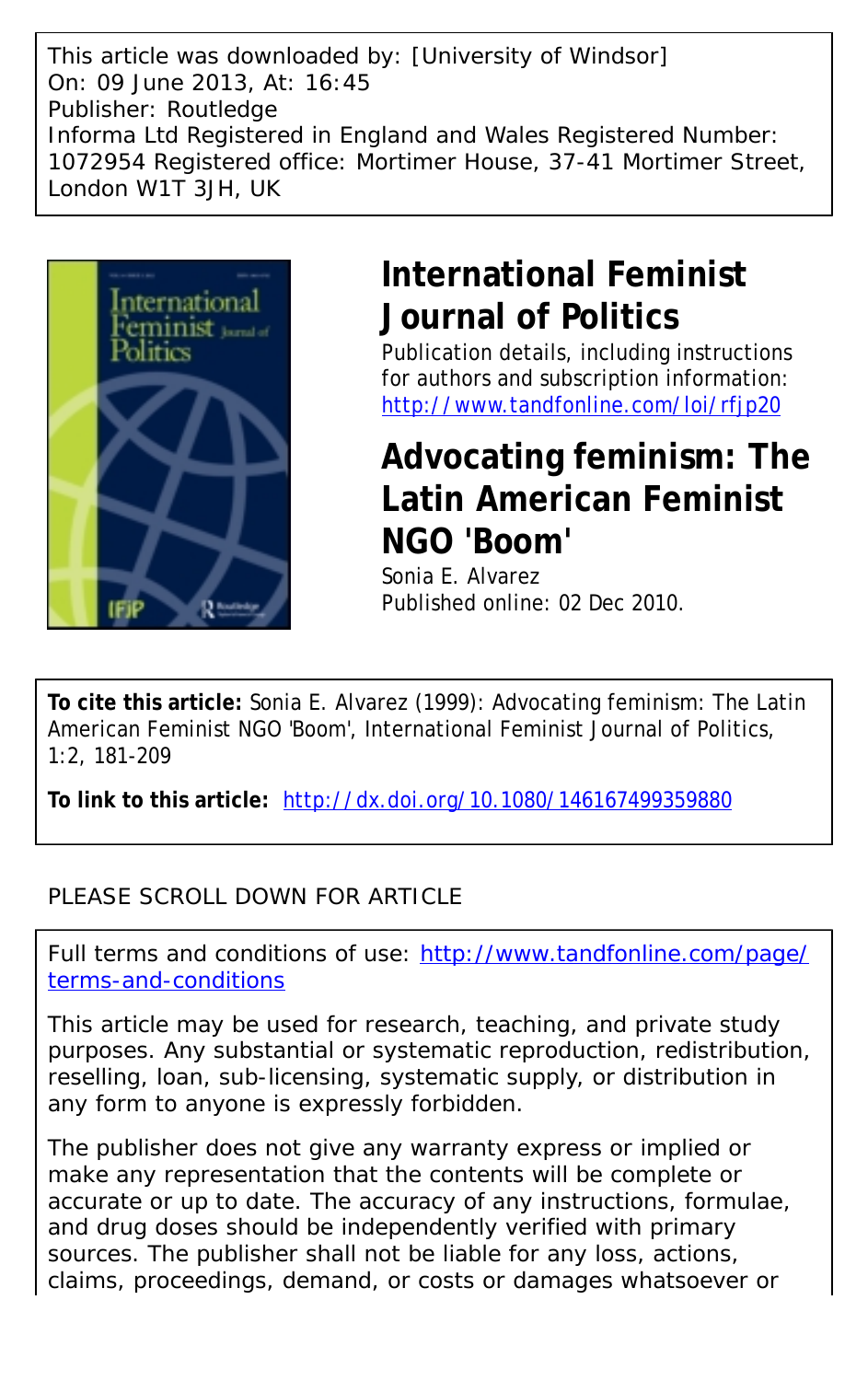howsoever caused arising directly or indirectly in connection with or arising out of the use of this material.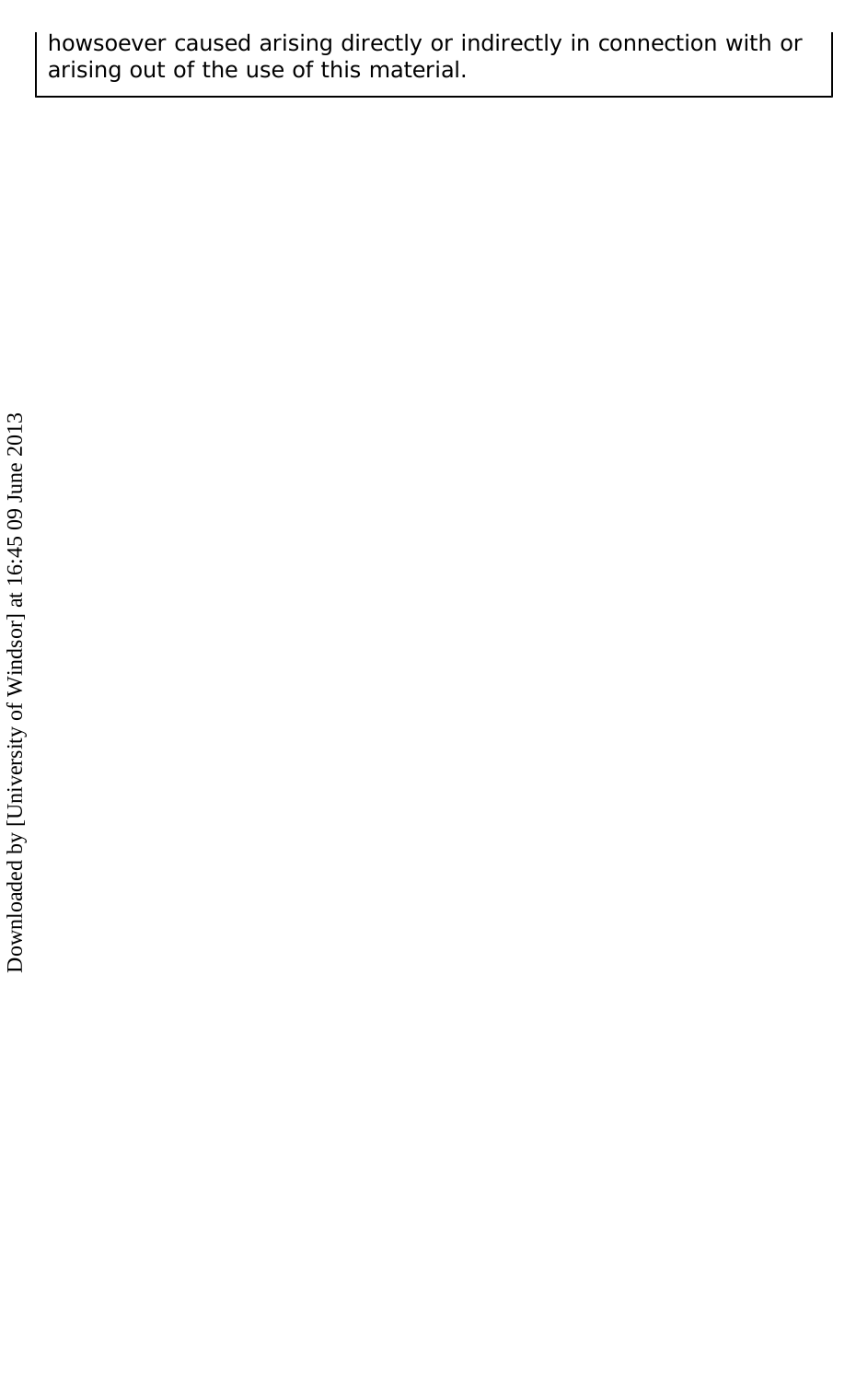# *Advocating f emini sm:*

**THE LATIN AMERICAN FEMINIST NGO 'BOOM' <sup>1</sup>**

**SONIA E. ALVAREZ** University of California

#### **Abstract**

Latin American feminist NGOs have played a critical role in 'advocating feminism' by advancing a progressive policy agenda while simultaneously articulating vital linkages among larger women's movement and civil society constituencies. However, three recent developments potentially undermine NGOs' ability to promote feminist-inspired policies and social change. First, States and inter-governmental organizations (IGOs) increasingly have turned to feminist NGOs as *gender experts* rather than as citizens' groups advocating on behalf of women's rights. Second, neoliberal States and IGOs often view NGOs as *surrogates for civil society*, assuming they serve as 'intermediaries' to larger societal constituencies. And third, *States increasingly subcontract feminist NGOs* to advise on or execute government women's programs. Possible strategies for rearticulating the movement-activist and technical-professional faces of NGOs in the region are explored in conclusion. **14161**<br> **1476**<br> **1476**<br> **1476**<br> **1476**<br> **1476**<br> **1476**<br> **1476**<br> **1476**<br> **1476**<br> **1476**<br> **1476**<br> **1476**<br> **1476**<br> **1476**<br> **1476**<br> **1476**<br> **1476**<br> **1476**<br> **1476**<br> **1476**<br> **1476**<br> **1476**<br> **1476**<br> **1476**<br> **1487**<br> **1487**<br> **148** 

**Keywords** non-governmental organizations; feminist movements; gender policy; civil society; Latin America

Neoliberal social and economic adjustment policies, State downsizing, and changing international regimes have dramatically altered the conditions under which feminist and other struggles for social justice are unfolding in Latin America today. The restructured terrain on which feminists must now wage their cultural-political battles, in turn, has triggered a significant reconfiguration of what I will refer to as the Latin American feminist movement field - favoring particular actors and types of activities while actually or potentially marginalizing others.

This article focuses on the most visible, and increasingly controversial,

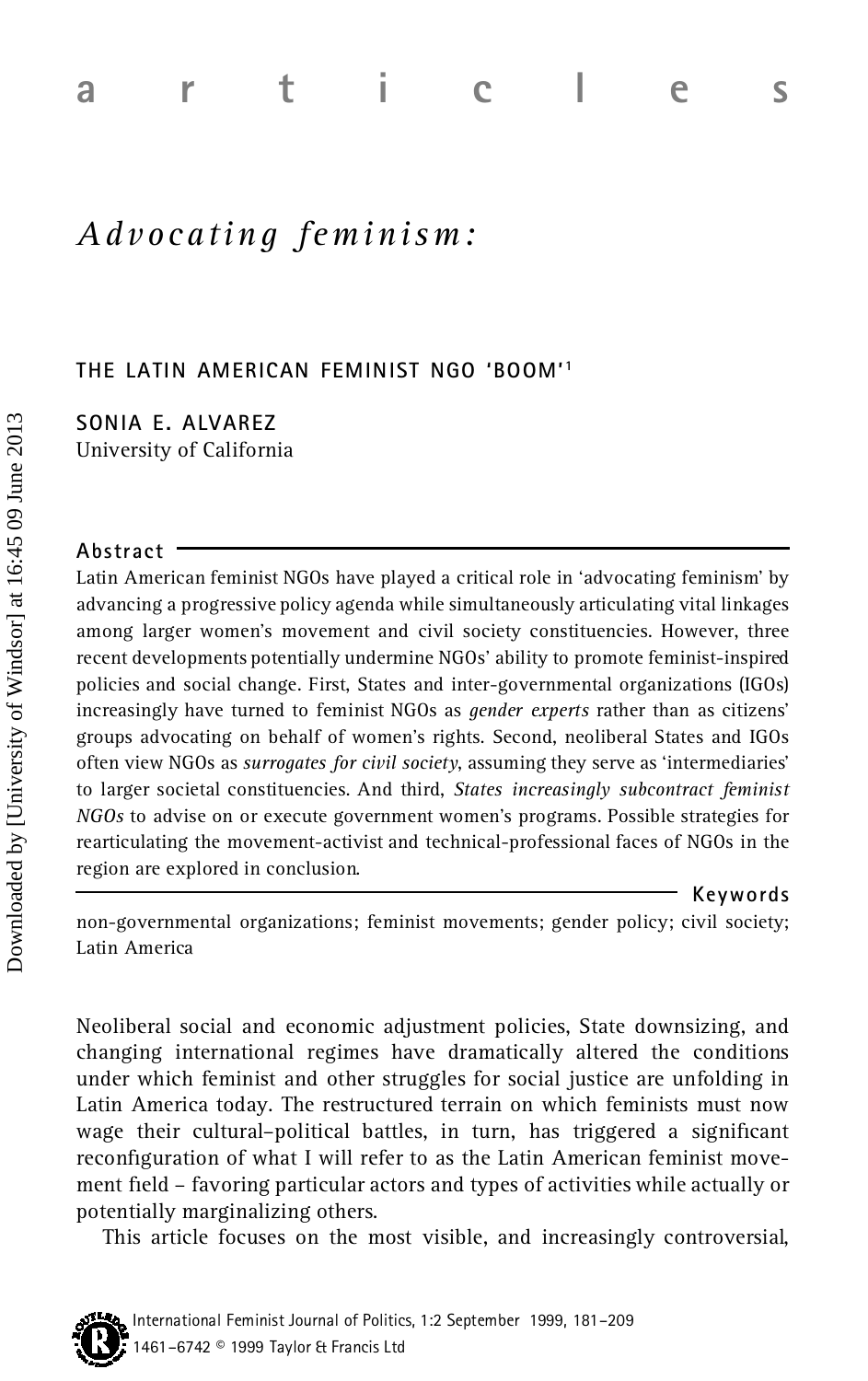actors in this reshaped movement field: feminist non-governmental organizations (NGOs). NGOs are hardly new to Latin American feminisms. From the beginnings of feminisms' second wave in the 1970s, professionalized and institutionalized<sup>2</sup> movement organizations were established alongside more informal feminist collectives or associations in many countries and both types of groups typically centered their energies on popular education, political mobilization, and poor and working-class women's empowerment. However, the 1990s witnessed a veritable 'boom' in NGOs specializing in gender policy assessment, project execution, and social services delivery, propelling them into newfound public prominence while increasingly pushing many away from earlier, more movement-oriented activities.

In the 1980s, the professionalization or 'NGOization' of significant sectors of Latin American feminist movements represented a strategic response to the return of electoral politics and (fragile and uneven) processes of democratization in much of the region. When feminists' former allies in the opposition to the national security States assumed the reigns of government in the mid-to-late 1980s and 1990s, many feminist groups began honing their applied research, lobbying and rights advocacy skills in the hopes of translating the feminist project of cultural–political transformation into concrete gender policy proposals.<sup>3</sup> Most newly professionalized feminist groups fashioned *hybrid political strategies and identities* – developing expertise in gender policy advocacy while retaining a commitment to movement-oriented activities aimed at fostering women's empowerment and transforming prevailing gender power arrangements.<sup>4</sup> In collaboration with the 'global feminist lobby', local NGOs succeeded in pressuring many Latin American governments to enact a number of feminist-inspired reforms – such as electoral quotas to enhance women's political representation and legislation to combat domestic violence.

In recent years, however, Latin American States' embrace of what has been dubbed the 'New Policy Agenda' – driven by beliefs organised around the twin poles of neoliberal economics and liberal democratic theory' (Hulme and Edwards 1997a: 5) – has inspired a less self-evidently progressive set of gender-focused policies, centered on incorporating the poorest of poor women into the market and promoting 'self-help', civil society-led strategies to address the most egregious effects of structural adjustment. As States are downsized, NGOs in general 'have come to be regarded as the vehicle of choice – the Magic Bullet for fostering {these} currently fashionable development strategies' (Gruhn l997: 325). And local governments and inter governmental organizations (IGOs) increasingly have turned to feminist NGOs in particular to evaluate gender-focused policies and administer the targeted self-help, social service and training (*capacitación*) programs for poor and working-class women currently in vogue throughout the region. The technical-professional side of feminist NGOs hybrid identity consequently has been foregrounded and critical feminist advocacy potentially compromised, while NGOs' empowerment goals and a wide range of movement-oriented 1822 Internation in much of the region opposition in much of the region opposition to the national security State in a policies of concrete gender policy proposals.<sup>3</sup> I groups fashioned *hy brid political* 3.3 expertise i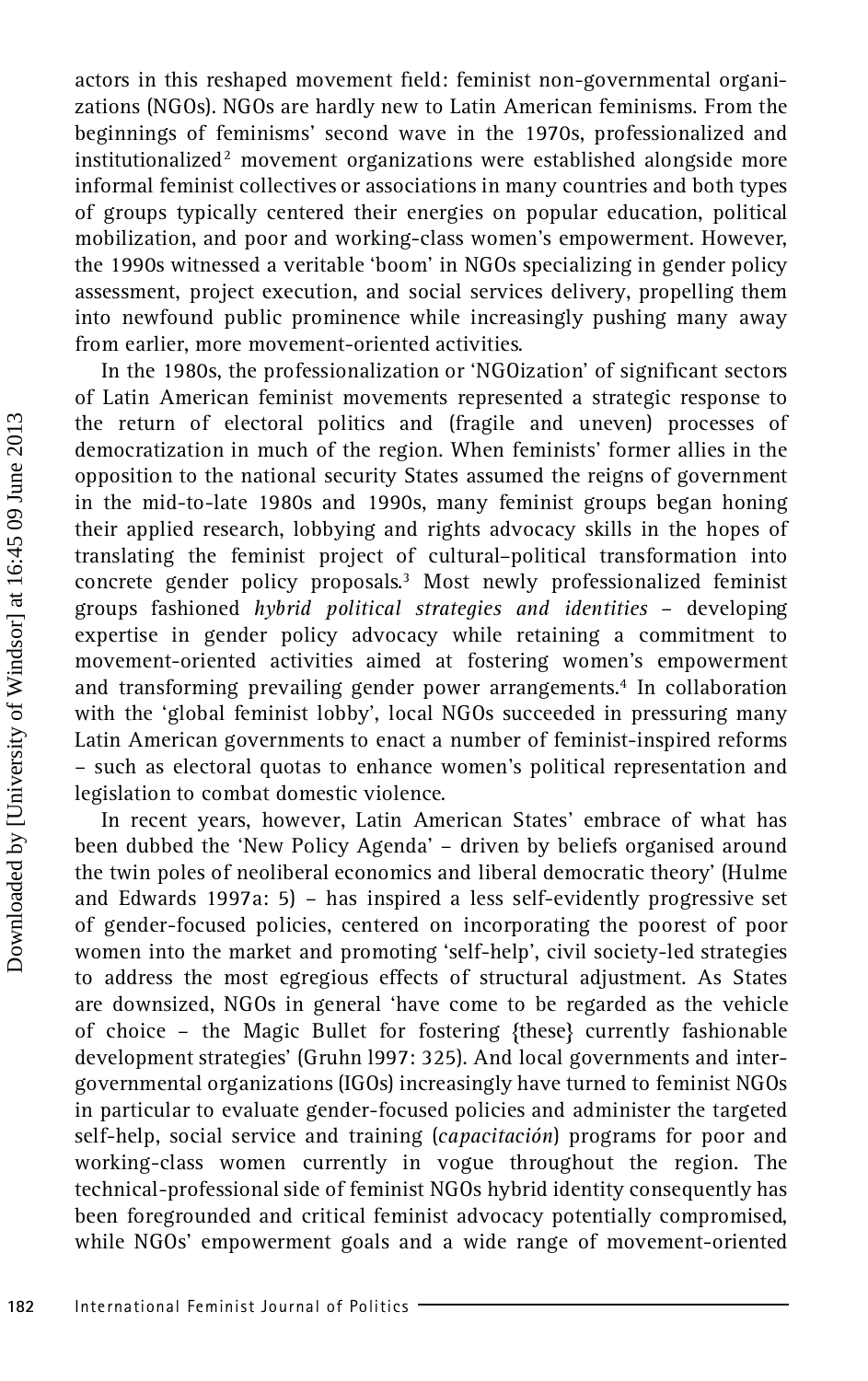activities are increasingly pushed onto the backburner. These developments, I shall argue, threaten to *de-hybridize* feminist NGO strategies and identities.

I begin by situating feminist NGOs within the increasingly heterogeneous Latin American feminist field, describing their varied activities, underscoring their specificity as compared to other types of feminist groups and other (non-feminist) NGOs, and mapping intra-regional differences in the pace and degree of NGOization. Whereas some critics have argued that NGOs *as such* have a depoliticizing and deradicalizing effect on movement politics,<sup>5</sup> I will argue that feminist NGOs' political hybridity enabled them to play a critical role in 'advocating feminism' by advancing a progressive gender policy agenda while simultaneously articulating vital political linkages among larger women's movement and civil society constituencies.

I then turn to three recent developments that potentially undermine NGOs' ability to advocate effectively for feminist-inspired public policies and social change. First, I will suggest that States and IGOs increasingly have turned to feminist NGOs as *gender experts* rather than as citizens' groups advocating on behalf of women's rights. This trend threatens to reduce feminist NGOs' cultural–political interventions in the public debate about gender equity and women's citizenship to largely technical ones. A second and related trend is the growing tendency of neoliberal States and IGOs to view NGOs as *surrogates for civil society*. Feminist NGOs are now often (selectively) consulted on gender policy matters on the assumption that they serve as 'intermediaries' to larger societal constituencies. While many NGOs retain important linkages to such constituencies, however, other actors in the expansive Latin American women's movement field - particularly popular women's groups and feminist organizations that are publicly critical of the New {Gendered} Policy Agenda – are denied direct access to gender policy debates and thereby effectively politically silenced. Finally, I will suggest that as *States increasingly subcontract feminist NGOs* to advise on or carry out government women's programs, NGOs' ability to critically monitor policy and advocate for more thoroughgoing (perhaps more feminist?) reform may be jeopardized.

These developments deeply trouble many NGO activist-professionals and have infuriated their militantly 'autonomous' feminist critics. Many in both camps worry that growing numbers of feminist organizations seem to have been driven to focus their energies and resources on more technical, less contestatory activities, to the actual or potential detriment of more effective national or international policy advocacy and other modalities of feminist cultural–political intervention. I will conclude by suggesting that, despite adverse structural–political conditions, there is potential room for maneuver within the New *Gender* Policy Agenda and propose possible strategies for rearticulating the movement–activist and technical–professional faces of NGOs in the region.

This article draws on fieldwork and over 200 interviews conducted in Brazil, Chile, Peru, and Colombia during 1997 and l998, $6$  as well as on previous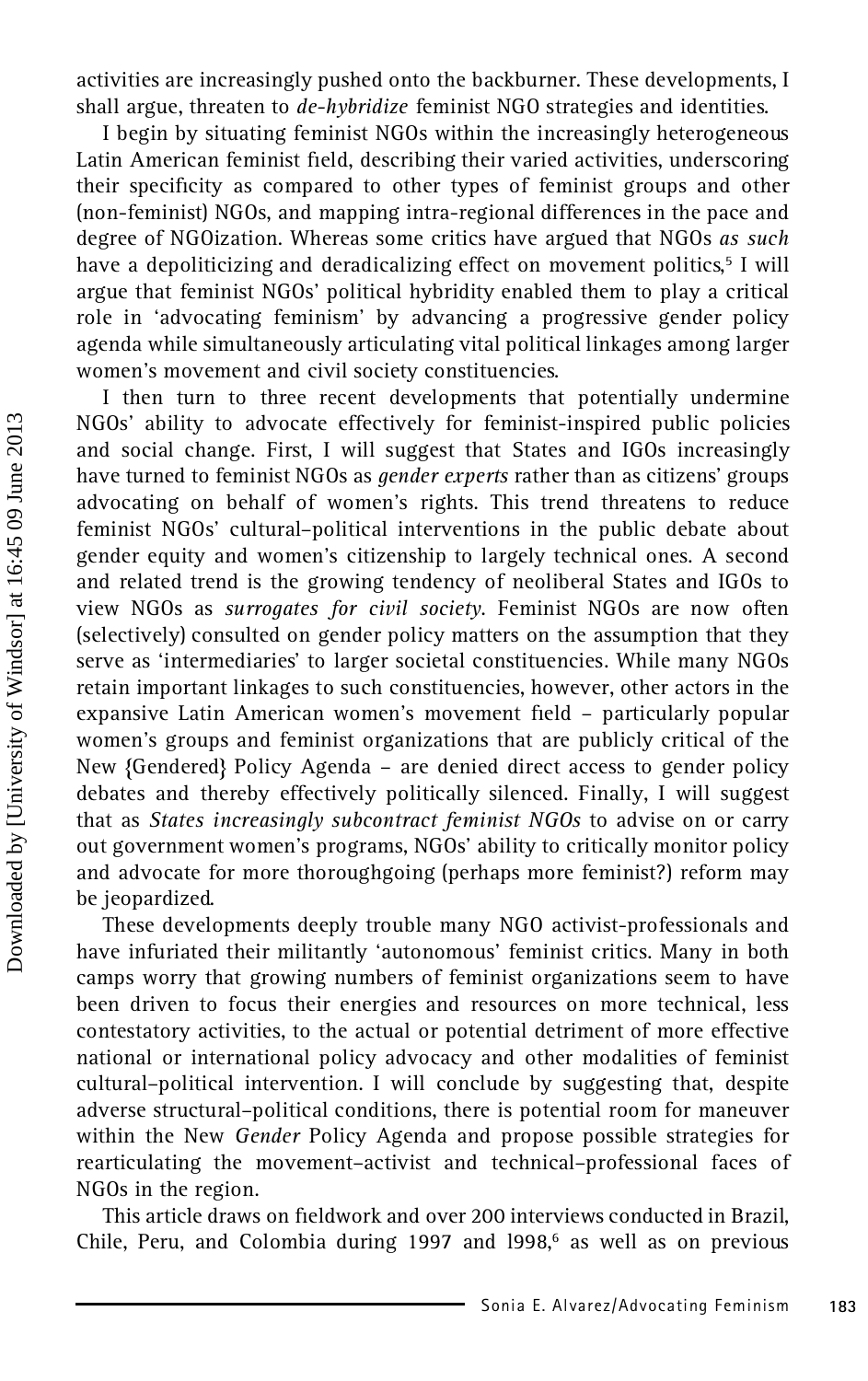research on Latin American participation in the preparatory processes for the recent string of UN Summits (see Alvarez 1998). I should make clear before I go any further that I am directly implicated in the story I'm about to tell. During the three years (1993–1996) I served as Program Officer in Rights and Social Justice for the Ford Foundation in Rio de Janeiro, Brazil,<sup>7</sup> I evaluated, selected and funded gender-related research and advocacy projects, worked closely with a wide variety of feminist NGOs, and found myself – as never before in my fairly lengthy career as a US feminist internationalist activist and student of Latin American women's/social movements – smack in the middle of transnational flows of feminist ideas and resources. The ensuing analysis therefore constitutes more than an academic exercise or an effort to solve a social scientific puzzle. It also grows out of my abiding concern as a Latina/Latin American/Latin Americanist activist-scholar to interrogate critically *our* always changing, multifaceted, and sometimes-contradictory cultural–institutional–academic *practices* as feminists.

#### SITUATING NGOS IN THE CONTEMPORARY LATIN AMERICAN FEMINIST FIELD

How and where Latin American activists practice their feminism changed markedly in the 1990s. Feminism – like many of the so-called new social movements that took shape in the region during the 1970s and 1980s – can today more aptly be characterized as an expansive, polycentric, hetero geneous *discursive field of action* which spans into a vast array of cultural, social and political arenas.<sup>8</sup> As I have argued elsewhere (Alvarez 1998), Latin American feminisms have undergone a notable process of decentering and diversification over the course of the past decade. That is, the reconfigured feminist movement field today spans well beyond social movement organizations, conventionally conceived. The 1990s saw a dramatic proliferation or multiplication of the spaces and places in which women who call themselves feminists act, and wherein, consequently, feminist discourses circulate. After over two decades of struggling to have their claims heard by male-dominant sectors of civil and political society and the State, women who proclaim themselves feminists can today be found in a wide range of public arenas – from lesbian feminist collectives to research-focused NGOs, from trade unions to Black and indigenous movements, from university women's studies programs to mainstream political parties, the State apparatus, and the international aid and development establishments. **184** International Feministics Of NET THE CONTEMP TEMINIST FIELD<br> **184** ISSNET THE CONTEMP FEMINIST FIELD<br> **184** ISSNET THE CONTEMP FEMINIST FIELD<br> **184** ISSNET THE CONTEMP FEMINIST FIELD<br> **184** ISSNET THE CONTEMP TEMINI

The diverse women who transit in this wide-ranging movement field interact in a variety of alternative and official publics and through a number of media. New, more formalized modalities of articulation or networking among the multiple spaces and places of feminist politics were consolidated during the 1990s. These range from regionwide identity and issue-focused networks, like the Afro-Latin American and Caribbean Women's Network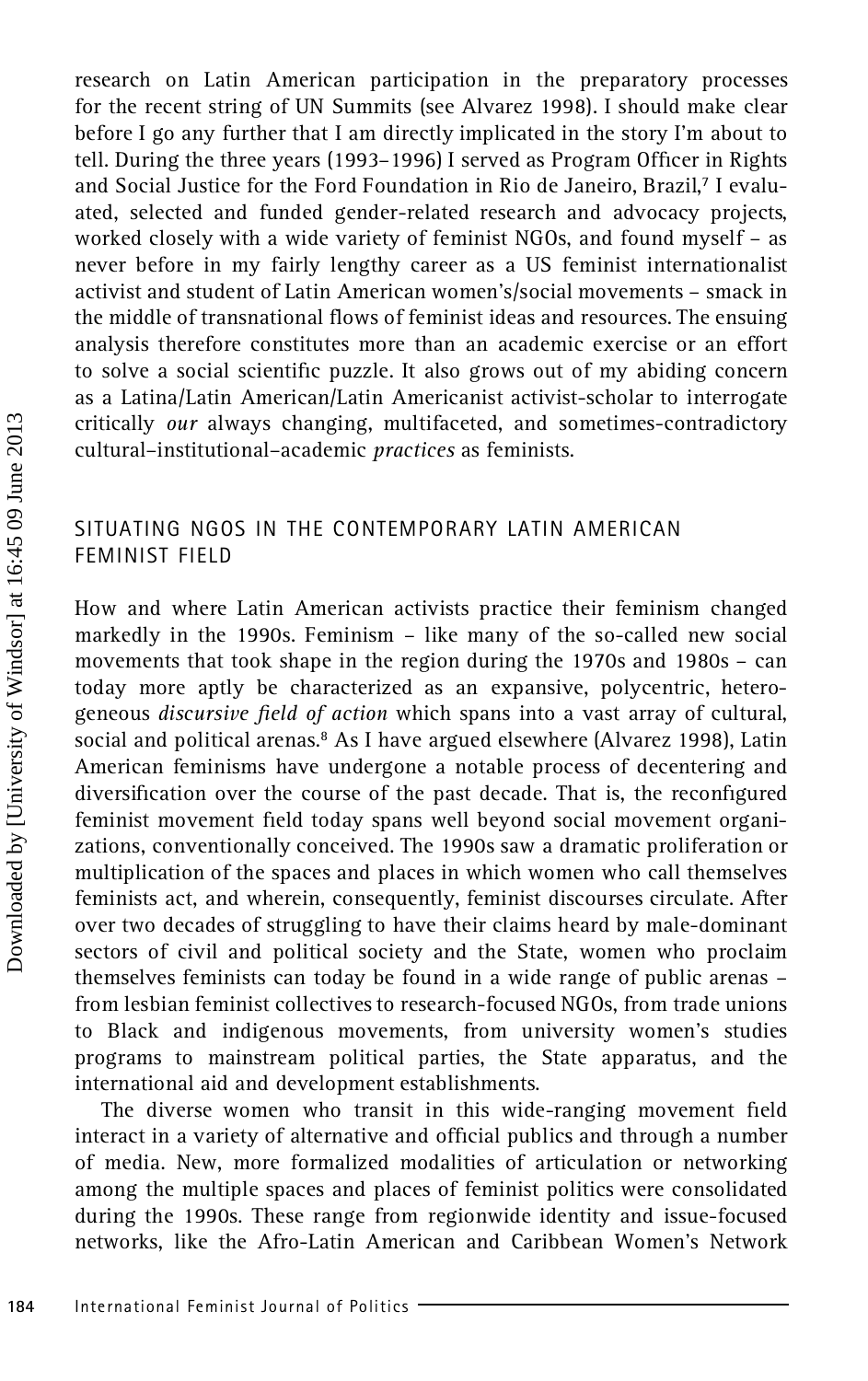and the Latin American Committee for the Defense of Women's Rights (CLADEM), to networks focused specifically on impacting the UN process, such as the Regional NGO Coordination established in preparation for the Beijing Summit.

NGOs have played a central role in setting up and sustaining these various forms of formal articulation among the vast range of actors who make up the feminist field. They have been crucial to articulating what I call social movement webs – the capillary connections among feminists and their sympathizers who now occupy a wide variety of social and political locations (Alvarez 1997; Alvarez *et al*. 1998). That is, in producing and circulating innumerable newsletters and publications, organizing issue-focused confer ences and seminars, establishing electronic networks and a wide gamut of other communications media, NGOs have functioned as the key nodal points through which the spatially dispersed and organizationally fragmented feminist field remains discursively articulated.<sup>9</sup> As Mansbridge suggests in the case of the US, the 'feminist movement . . . is neither an aggregation of organizations nor an aggregation of individual members but a discourse. It is a set of changing, contested aspirations and understandings that provide conscious goals, cognitive backing, and emotional support for each individual's evolving feminist identity' (l995: 27). Latin American NGOs have been vital in fashioning and circulating the discourses, transformational goals, and ethical–political principles that are *constitutive* of the movement, even as these are continually contested and resignified by the diverse women who today identify as feminists.

#### THE DISTINCTIVE FEATURES OF FEMINIST NGOS

But just what exactly are feminist NGOs? What distinguishes them from non-feminist NGOs and from other actors in the broad-ranging feminist field? Though the concept of non-governmental organization is sometimes indiscriminately deployed in development discourse to refer to any social actor *not* clearly situated within the realm of the State, political society, or the market – from peasant collectives and community soup kitchens to research oriented policy think tanks – among actors in the Latin American feminist field, the term 'feminist NGO' has come to denote particular kinds of groups with distinctive orientations and practices.

Indeed, in recent years, feminists in countries such as Brazil and Chile have ever more commonly drawn a sharp distinction between NGOs and 'the movement'. The former are typically characterized as having functionally specialized, paid, professional staff and, sometimes, a limited set of volunteers, receive funding from bilateral or multilateral agencies and (usually foreign) private foundations, and engage in pragmatic, strategic planning to develop reports or projects aimed at influencing public policies and/or providing advice or *asesoria* to the *movimiento de mujeres* (the grassroots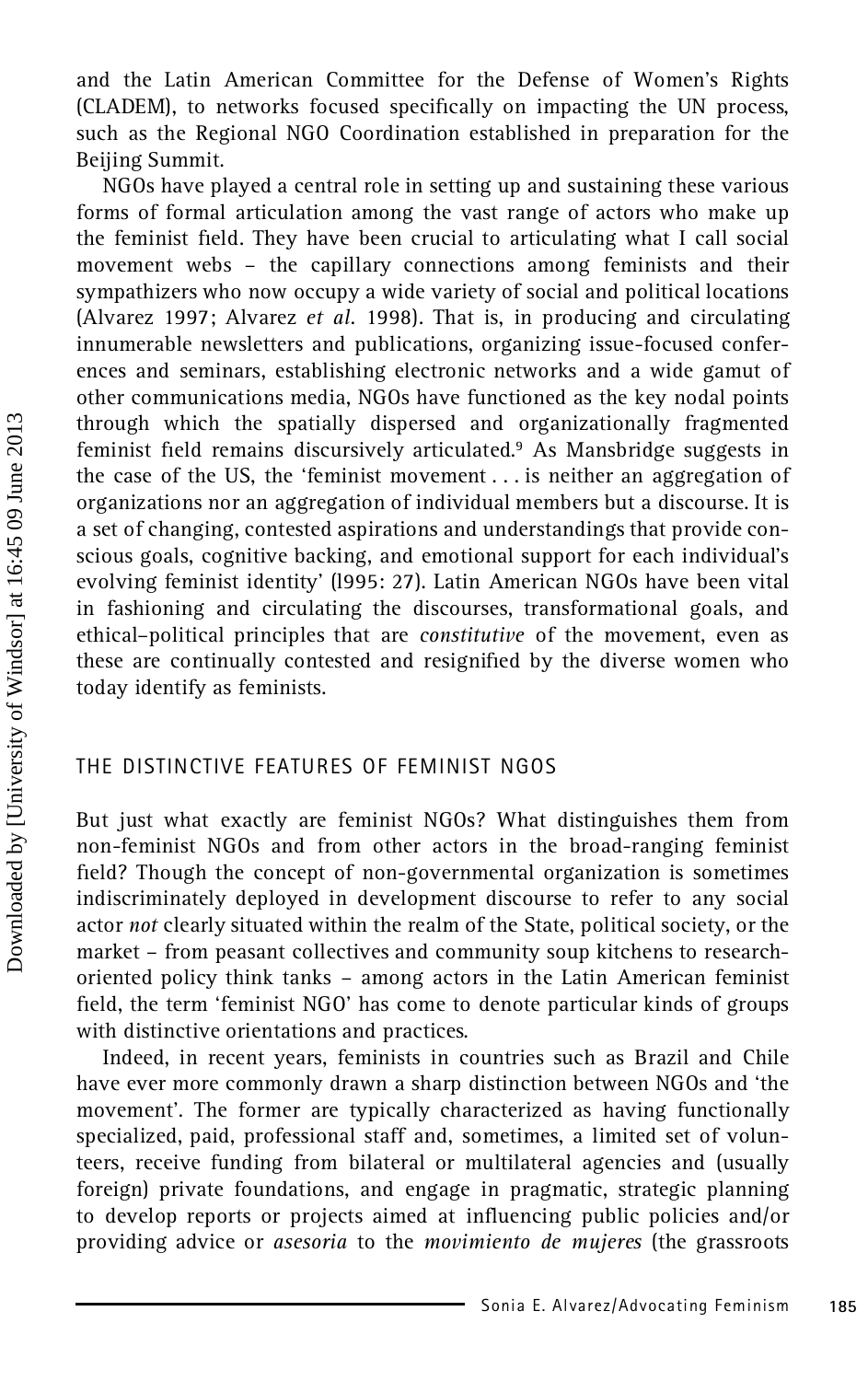women's movement) and varied services to low-income women. Though sometimes engaging in similar *asesoria* and policy-oriented activities, the latter is commonly understood to be made up of feminist groups or collectives that have largely volunteer, often sporadic, participants (rather than staff), more informal organizational structures, significantly smaller operating budgets, and whose actions (rather than projects) are guided by more loosely defined, conjunctural goals or objectives. But such a stark distinction between NGOs and the movement underplays the *hybrid* character of most feminist NGOs, ignores important differences in the timing and degree of movement NGOization in different countries, and obscures the diversity of NGO activities and practices.

Prevailing characterizations of NGOs – in both movement and scholarly discourses – often fail to capture the *specificity* of those operating within the feminist field. The academic literature most commonly defines NGOs as 'intermediary organizations' that 'are typically composed of middle-class, educated and professional people who have opted for political or humanitarian reasons to work with (or on behalf of) the poor and the marginalized' (Pearce 1997: 259). These grassroots support organizations (GRSOs) 'channel international funds to {member-serving grassroots organizations or} GROs and help communities other than their own to develop' (Fisher 1998: 4).

While feminist NGOs in most Latin American countries *are* typically made up of university-educated, middle-class (and most often white or mestiza) women<sup>10</sup> and many *do* work in some capacity with poor and working-class women's groups, they are distinct from non-feminist GRSOs in at least two key respects. First, most feminist NGOs do not see themselves as working only to 'help others' but also to alter gender power relations that circumscribe their own lives as women (see Lebon 1993, 1997 and 1998; Soares 1998). In a comprehensive survey of 97 Mexican feminist NGOs, María Luisa Tarrés found that 'a strong identitarian component . . . marked the logic of women's NGOs . . . the space created by the NGO stimulates a re-elaboration of the identity of its members as social and political subjects' (Tarrés 1997: 4). **186** Intermational Feminist field. The academic literature diacted and professional people whis<br>tarian reasons to work with (or on belowed and professional people whis<br>termational funds to {member-servi and help communit

Second, the vast majority of NGO activist-professionals also view themselves as an integral part of a larger women's movement that encompasses other feminists (in other types of organizations and '*sueltas*' or independents) as well as the poor and working-class women for or on behalf of whom they profess to work. As one interviewee affirmed, 'In Peru, NGOs have a double identity  $\dots$  we are centers and we are movement'.<sup>11</sup>

This double or hybrid identity led most professionalized feminist institutions to build horizontal linkages to a wide variety of organized expressions of the larger women's movements – from women in trade unions and urban community organizations to Church-linked mothers' clubs – while constructing vertical links to global and local policy-making arenas. And it has been this two-way political articulation that arguably fueled feminist NGOs' success in advancing a progressive gender policy agenda (Alvarez 1994). The (actual or potential) backing of sizeable, organized female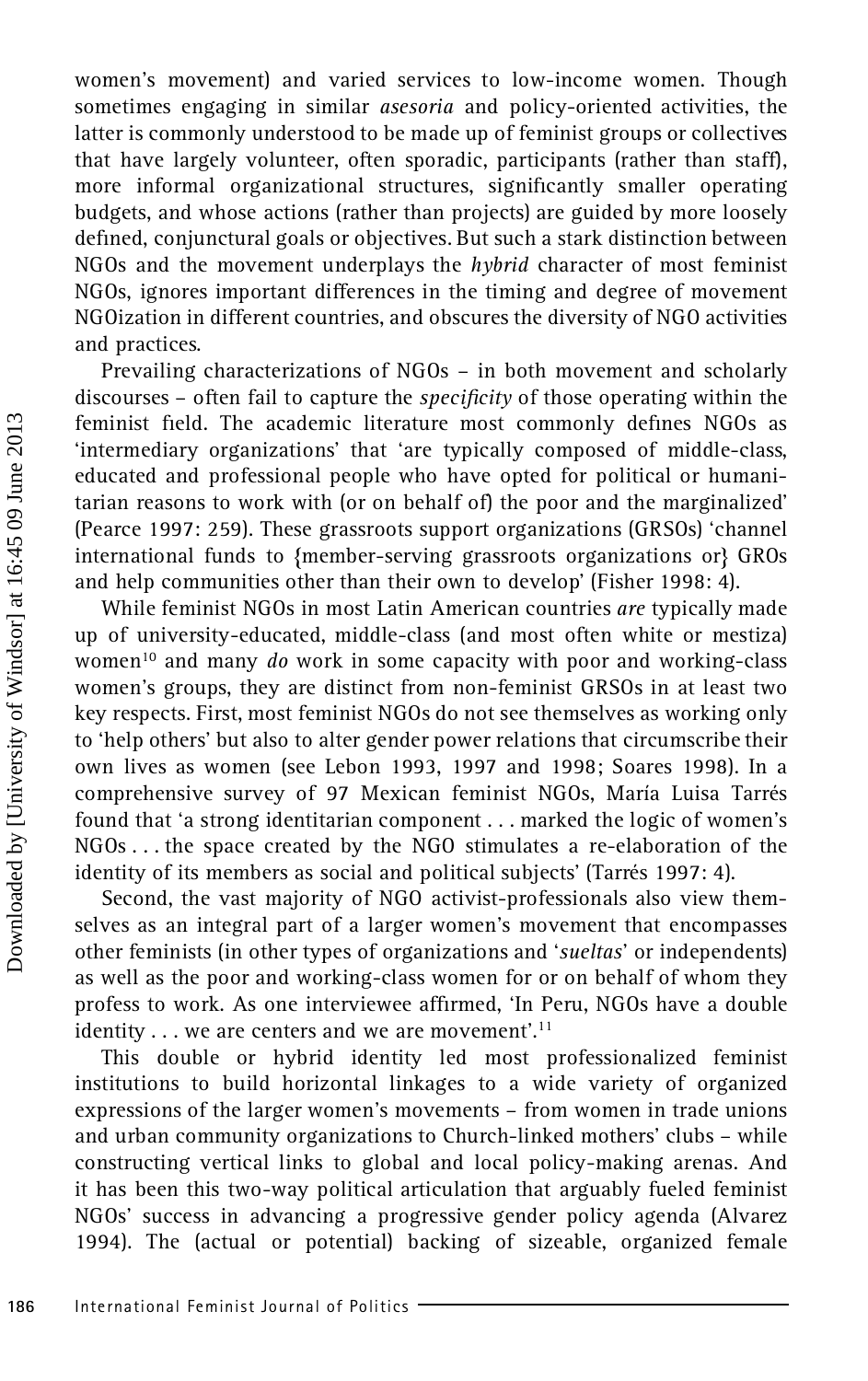constituencies proved crucial to feminist NGOs' ability to persuade political parties and government officials to endorse their women's rights and gender justice claims. Having a firm foot in the larger women's movement, in turn, kept NGOs accountable to other actors in the feminist field. The growing predominance of more technical–advisory activities, I will argue below, may be distancing NGOs from movement constituencies vital to successful advocacy.

## INTRA-REGIONAL VARIAT IONS IN THE NGOIZATION OF THE FEMINIST FIELD

The degree of NGOization of the feminist movement and the extent to which NGOs' technical face supersedes movement-oriented activities varies significantly among countries in the region $^{12}$  – reflecting the distinctive political environments in which feminisms unfolded, the country-specific priorities and preferences of international donors, and the particularities of feminist movement development in a given locality. In Brazil, for example, a sharper contrast between NGOs and 'the movement' is today drawn by many activists because early feminist groups were mostly of the more informal, feminist collective variety. Relatively few early groups received external funding or had paid administrative or professional staff. The process of institutionalization of the feminist movement in the form of more formal, professionalized groups – which only in the late 1980s came to refer to themselves as NGOs (Landim 1993) – accompanied the pace of Brazil's protracted and phased political transition process. The gradual liberalization of the political environment in which social movements operated and the gendered political opening promoted by some opposition-controlled state governments in the early to mid-1980s prompted growing numbers of feminists to formalize their organizations and develop greater policy expertise by the end of that decade.<sup>13</sup> Fully 50 percent of Brazilian NGOs were created between 1980 and 1990 (Lebon 1997: 7).

In Chile – where the heinous 17-year Pinochet dictatorship and shocktreatment-induced poverty made opposition movements favored recipients of international humanitarian aid and liberal foundation funds – many second-wave feminist groups, who formed an integral part of that opposition, appear, by contrast, to have been able to institutionalize their organizations fairly early on. Given State repression and government indifference to the hardships neoliberalism heaped upon poor women, most of those early feminist NGOs centered their attention on supporting the survival struggles of women of the popular classes and organizing with them against the Pinochet dictatorship.<sup>14</sup> Since the return of civilian rule and a new 'post-social democratic' brand neoliberalism in 1989, many Chilean feminists I talked with suggested that those links to the base have been largely severed, for reasons I shall explore further below.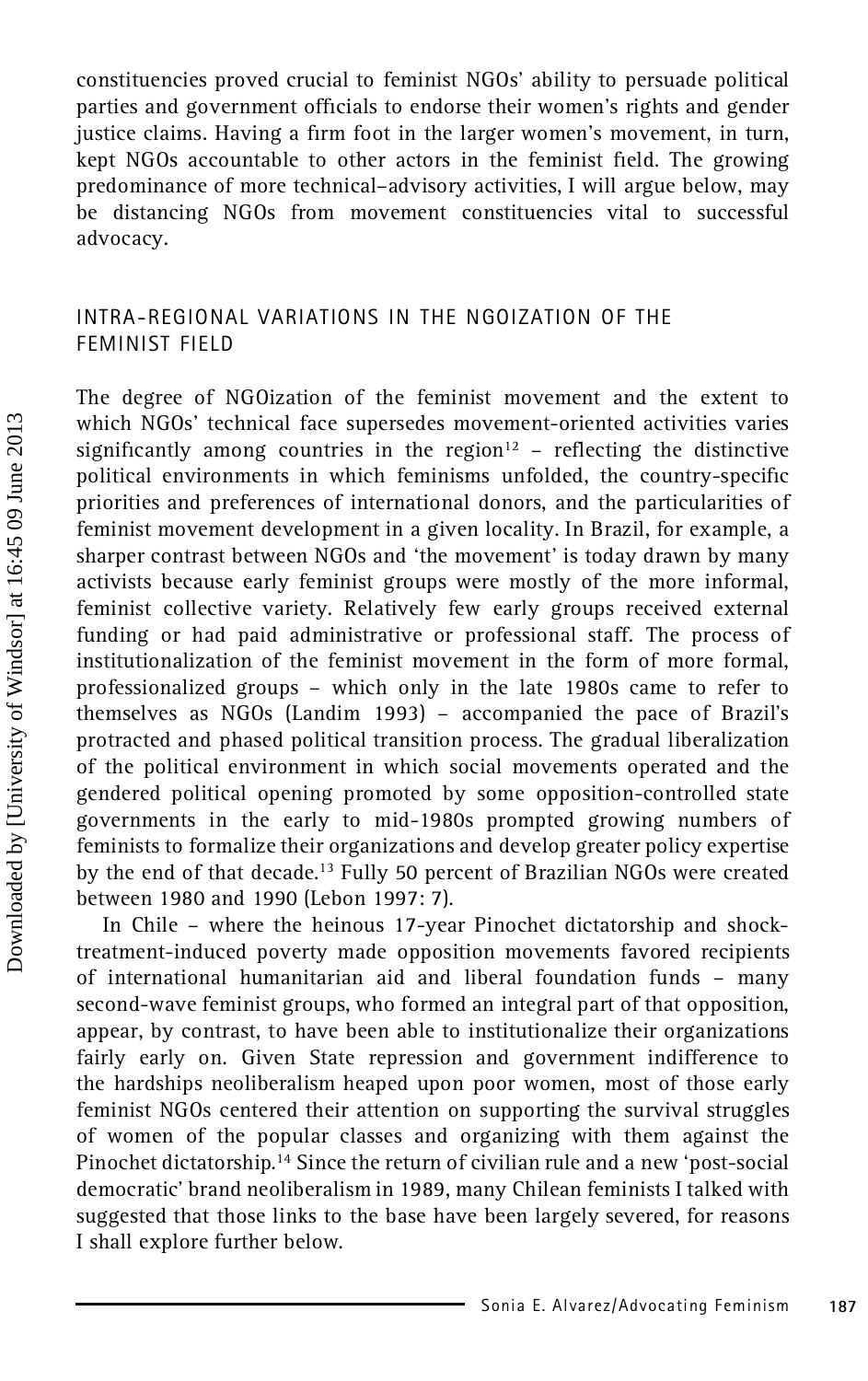In yet another variation, most Colombian feminists I interviewed concurred with Maruja Barrig's assessment that 'as compared to other countries in the region, the feminist movement has not expressed itself principally through NGO channels', but rather 'small activist organizations prevail . . . which participate as such in various activities of the movement, in a *volunteer capacity*' (Barrig 1997b, emphasis in the original).<sup>15</sup> The clientelism, corruption and '*narcodemocracia*' that permeate the Colombian regime, the historically weak presence of the State in much of the national territory, and the endemic political violence that flows from the above was hardly conducive to setting up specialized NGOs aimed at influencing public policy. Still, the post-1986 political decentralization, coupled with the 1991 Constitution (which mandates State consultation with civil society in development planning), have fueled a process of increased institutionalization in various Colombian social movement fields. And as I shall discuss below, there also seems to have been a marked increase in State sub-contracting of NGO services for policy execution and social services delivery. Several Colombian feminist activists I talked with emphasized that, 'there are two types of NGOs here: some are "historic", others more recent, which emerge after the Constitutional Assembly process, and are sometimes narrowly focused, opportunistic, and very nepotistic.'<sup>16</sup>

### VARIATIONS IN LATIN AMERICAN FEMINIST NGO PRACTICES AND ACTIVITIES

While scholars have attempted to classify NGOs into distinct types or generations – distinguishing among those engaged in charity, relief and welfare activities, those pursuing small-scale development projects, and those committed to community organization, mobilization and empowerment (Clarke 1998: 42) – I maintain that most Latin American feminist and nonfeminist NGOs are amalgams of these types. In any given context and over time, moreover, the activities prioritized by feminist NGOs also have varied significantly.

As in the Chilean case, most if not all NGOs emerging early in Latin American feminism's second wave focused their activities on popular education and women's empowerment or provided services and *asesoria* (advice) to poor and working-class women's organizations. Some still do. MEMCH – an umbrella organization of popular women's groups 'gone NGO' since the return of civilian rule in Chile – continues to view itself as a 'bridge between feminism and the popular classes<sup>'17</sup> and offers a variety of training courses and other services to women from the urban periphery. *Tierra Nuestra* runs a School for Grassroots Women Leaders in Santiago's southern zone and promotes the 'autonomous organization' of the 64 grassroots women's groups with whom they continue to work.<sup>18</sup> Similarly, Colombia's current post-Beijing coalition, coordinated by the Bogotá-based NGO, *Dialogo Mujer*, 1888 International Social movement fields. And as I shall<br>
28 execution and social services delivery<br>
1 talked with emphasized that, "there<br>
"Instoric", others more recent, which<br>
28 The "historic", others more recent, whi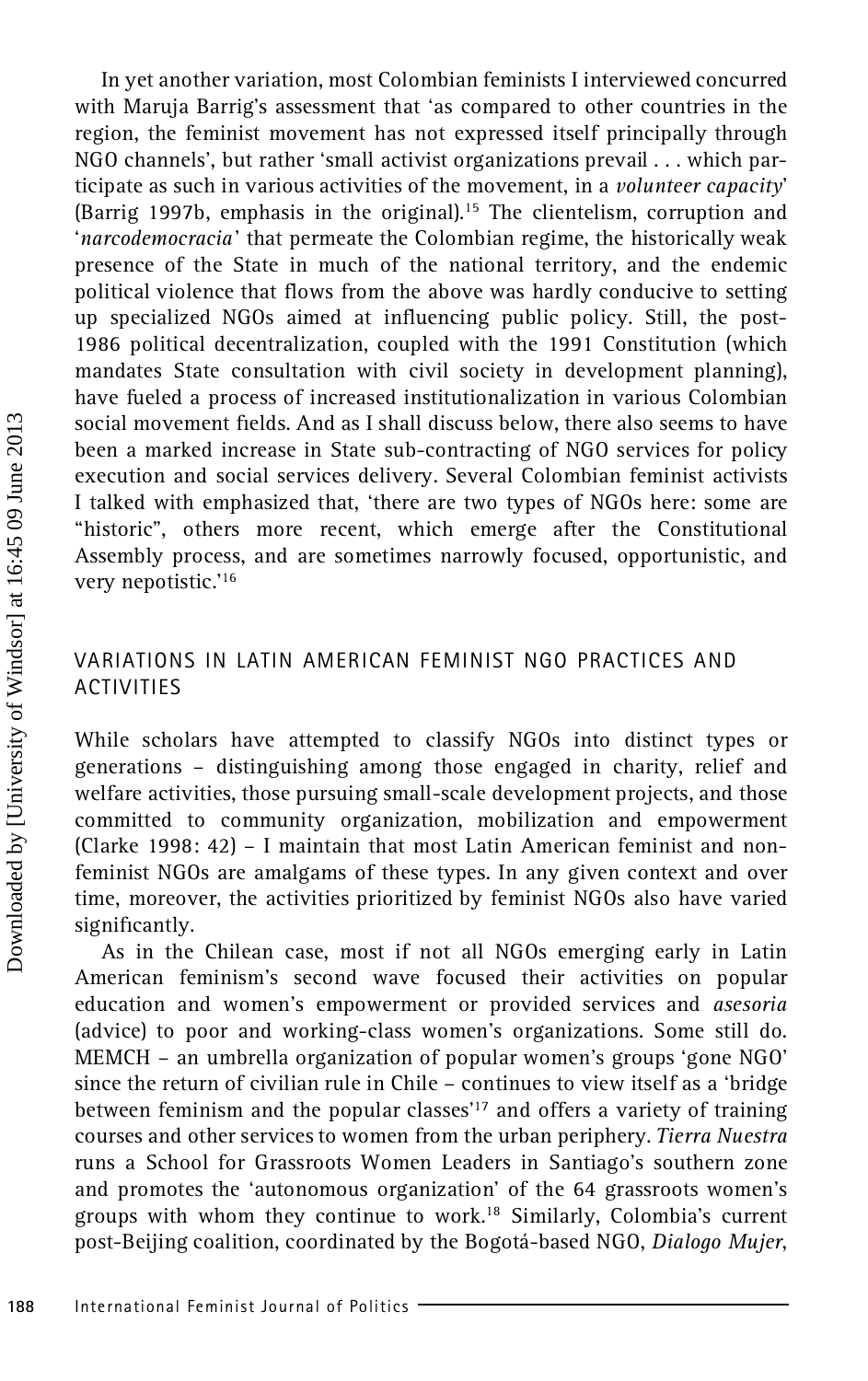proclaims its intention to foster a 'popular feminism of diversity'.<sup>19</sup> Tarrés found that fully 90 percent of Mexican feminist NGOs provide direct services to their targeted publics and 'the majority claims to be oriented toward women of the popular sectors, whether they be urban residents, peasants or indigenous women' (1997: 19, 18).

Some feminist NGOs, such as CFEMEA in Brazil and *Casa de la Mujer* in Colombia, today also center their work on promoting and monitoring genderrelated legislation. The latter group, for example, has worked closely with Afro-Colombian Senator Piedad Córdoba and other women parliamentarians on both women's issues and non-gender-specific public policies so that they might 'integrate gender to their general programmatic agenda'.<sup>20</sup> Still others seek to articulate grassroots work with policy-focused or more macro forms of cultural–political intervention, pursuing rights advocacy not just to promote more progressive policies but also to *engender* cultural change. Afro-Brazilian feminist NGOs, like São Paulo-based *Geledés* and *Fala Preta*, for example, promote consciousness-raising programs for Black youth and women, while advocating for racially-sensitive gender policies and gender-sensitive and anti-racist jurisprudence and public health policies.<sup>21</sup> *Themis*, a feminist NGO based in the Southern Brazilian city of Porto Alegre, offers legal training courses for grassroots women community leaders and organizes specialized workshops on gender, race, class, and the law for judges and other legal professionals, while also engaging in litigation to advance feminist jurisprudence.<sup>22</sup> The regional feminist legal rights network, CLADEM (The Latin American Committee for the Defense of Women's Rights) – of which Themis forms part – claims to work to develop a radical critique of the law, to be more than a pressure group, to intervene in the cultural, and promote women's empowerment. CLADEM spearheaded a transnational Campaign for a Universal Declaration of Human Rights with a Gender Perspective, organized to mark the 50th anniversary of that UN Declaration, for example, but their stated objective was not only to impact the UN, but also to use the commemorative occasion as 'vehicle through which to educate the general public about women's human rights.'<sup>23</sup>

While many feminist NGOs continue to struggle to provide *asesoria* and promote *conscientización* (consciousness-raising) among popular women's organizations and strive to push gender policy beyond the narrow parameters of Latin America's actually existing democracies, however, the material resources and political rewards for doing so appear to be drying up. The global and local premium is increasingly placed on NGO gender policy assess ment, project execution, and social services delivery. Amid the heterogeneous actors that today constitute the expansive feminist movement field, *specific* types of NGOs and NGO activities have attained particular prominence. To the potential detriment of NGOs' movement-oriented advocacy, alternative development, and empowerment activities, growing numbers are concentrating on technical-advisory activities. I now turn to the factors – largely *external* to the feminist movement field - which are propelling this shift.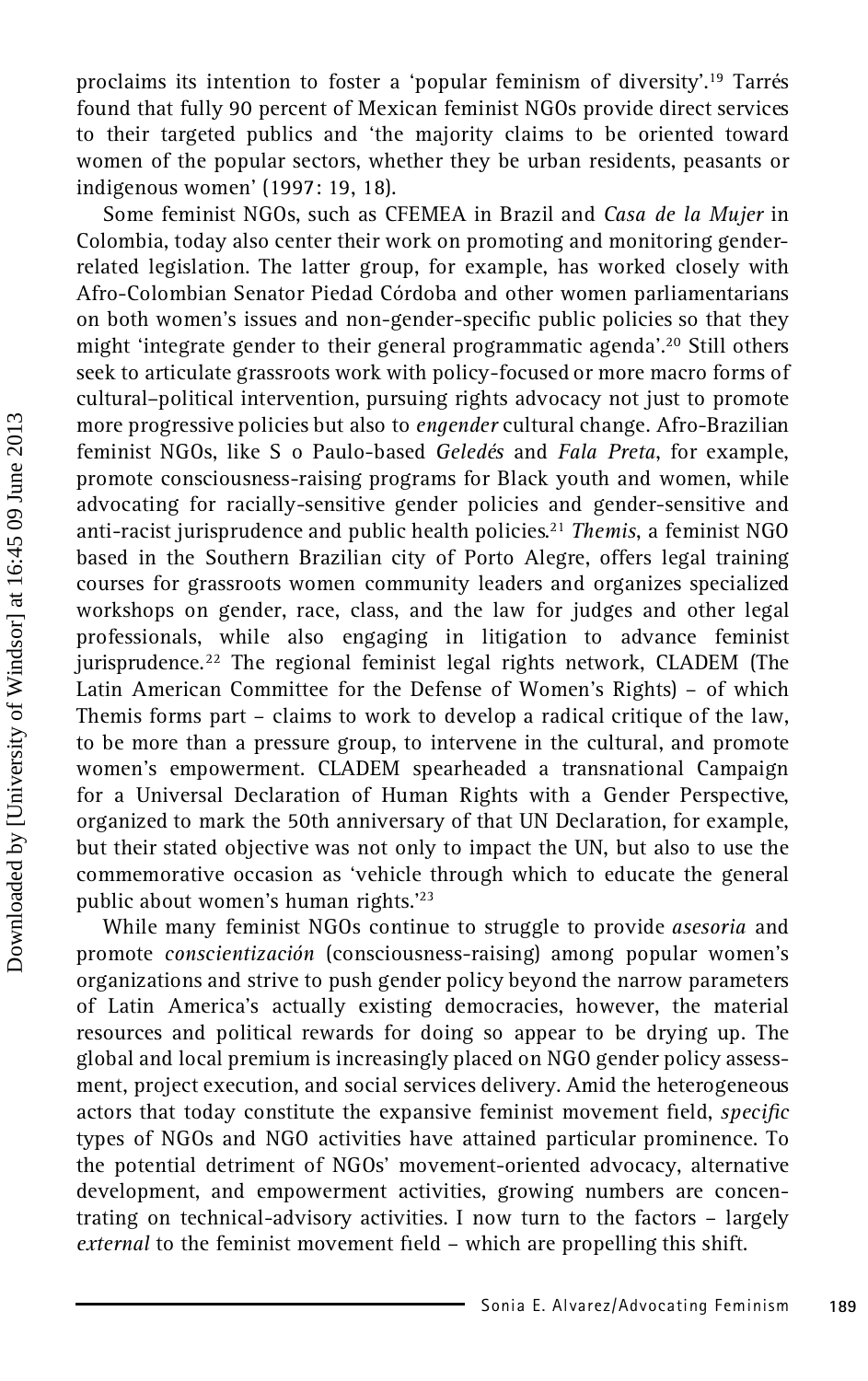#### THE EXPANSION OF LOCAL AND GLOBAL DEMAND FOR PROFESSIONALIZED FEMINISM

A key factor in NGOs' heightened focus on technical-advisory activities has been growing State and IGO *demand* for specialized knowledge about women and gender – expertise increasingly *supplied* by the most technically adept, professionalized feminist organizations. Thanks in part to the success of local and global NGO feminist lobbying, there has been a veritable deluge of gender-focused policies and programs in recent years (for a comprehensive overview, see Htun 1998) and many governments today brandish more progressive discourses about women's rights. At least rhetorically, most Latin American States now profess a commitment to gender equity and have adopted an impressive number of policies, programs and plans focused on women.

Colombia's 'White Book on Women' asserted the Samper administration's avowed pledge to 'Pay Society's Debt to the Colombian Woman' (Presidencia de la República de Colombia 1994). And the Chilean government – the putative 'jaguar' of development in the region – professes that 'overcoming discrimination against women . .. has been necessitated by the government's three fundamental guidelines for the current period – strengthening democracy, national economic development and modernization' (SERNAM 1994: 5). National leaders from Fujimori to Cardoso to Zedillo have echoed such pledges to enhance gender equity and have similarly declared their intention to 'promote women' and 'incorporate them into development'. During the regional preparatory process for the Beijing Summit, a wide gamut of long-standing feminist-inspired reforms – ranging from more equitable participation in public and family life to reproductive rights – made their way into the language of the Latin American and Caribbean Platform for Action and thereby were elevated to the status of norms of regional governance. **190** International Feminist Jours (Colombia's White Book on Women and a República de Colombia 1994), putative 'jaguar' of development in the discrimination against women . . . has three fundamental guidelines for democrac

Governments appear to have begun to translate some of those norms into legislation. Laws establishing quotas to ensure women's representation in elected office have been passed in countries such as Argentina, Brazil, and Peru and are presently under discussion in Chile and Bolivia, for example (Jones 1998). Sixteen States have adopted legislation and some have set up specialized police precincts to deter 'intra-familial violence' (Americas Watch 1991; Blondet 1995; Nelson 1996).

The many local feminist NGOs who focused their energies on promoting women's legal rights consequent to democratization certainly had a major hand in fostering this apparent gendered political opening. And the 'global women's lobby' – in which Latin American feminist NGOs have increasingly participated since they hosted the Women's Forum at the Earth Summit in Rio in 1992 (Sikkink 1995; Keck and Sikkink 1998) – has been instrumental in fostering what feminist international relations scholars have dubbed an 'emergent international women's regime' (Kardam 1997: 2). The increased gendering of international regimes, in turn, has brought new pressures to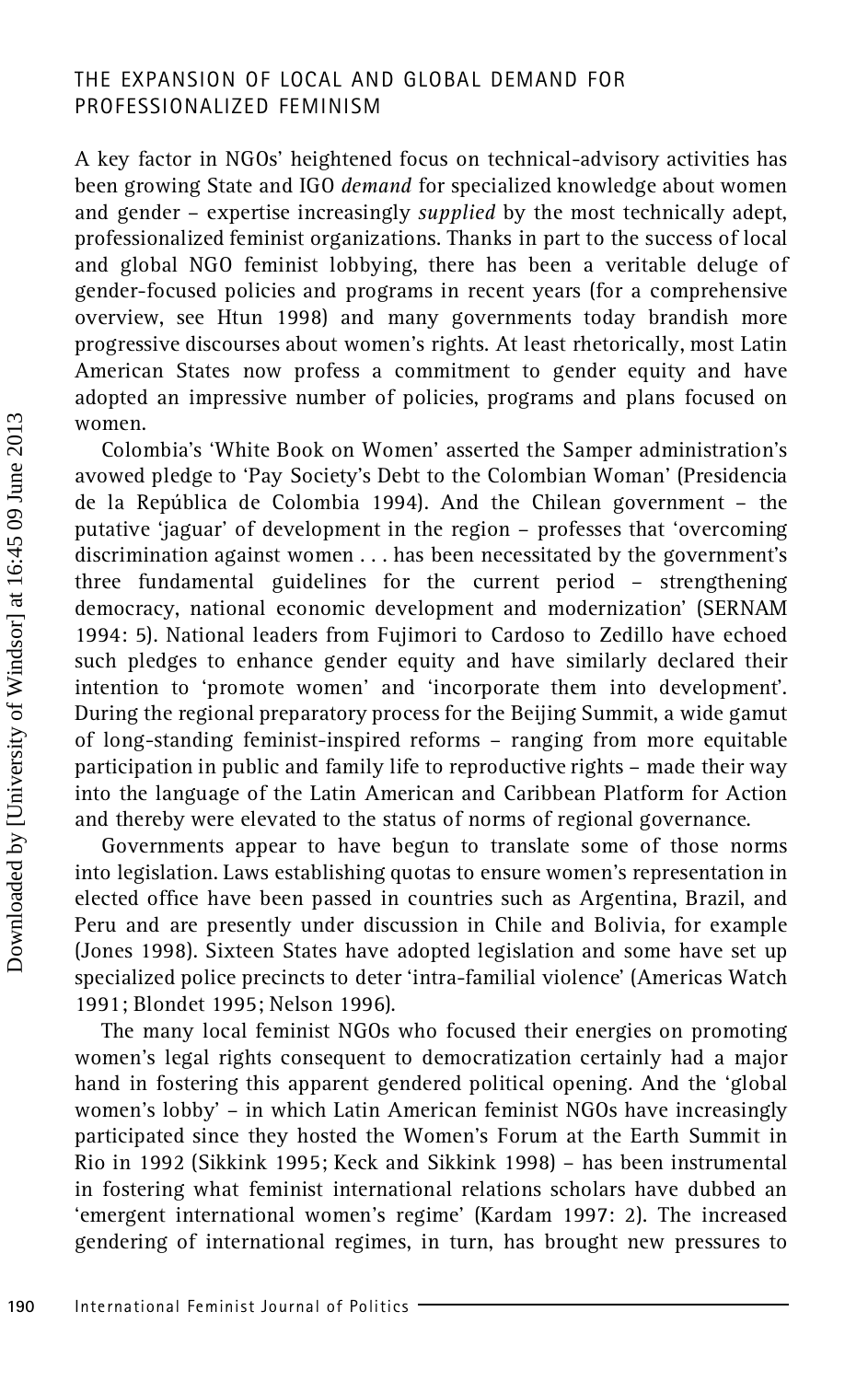bear on local States, which further helps account for the recent flood of gender-focused policies and programs. As one Chilean interviewee put it, 'globalization requires that the State demonstrate sensitivity to gender . . . resources come tied to that.'<sup>24</sup>

In virtually all countries in the region, specialized State machineries charged with proposing and monitoring (though seldom implementing) gender-focused programs and policies have been established.<sup>25</sup> In some cases, such as those of Chile's SERNAM (*Servicio Nacional de la Mujer*) and Brazil's CNDM (*Conselho Nacional dos Direitos da Mulher*), signicant sectors of the feminist movements actively advocated the creation of State women's offices – though the ultimate mandate, design and performance of the specialized agencies actually created typically fell far short of feminist expectations (Valenzuela 1997; Schumaher and Vargas 1993). In other cases, such as the *Consejería para la Juventud, la Mujer, y la Família* established in Gavíria's Colombia or Fujimori's recently created PROMUDEH (*Ministério de Promoción de la Mujer y del Desarrollo Humano*), the founding of such women's State institutions appears to have been motivated by more pragmatic, when not outright opportunistic, considerations – such as the fact that bilateral and multilateral grants and loans now often require evidence of government sensitivity to women's role in development.

#### GENDERED CITIZENS OR GENDER EXPERTS?

Most governments have adopted this gendered dimension of the New Policy Agenda and many now view poor women's integration into the market as crucial to neoliberal 'development'. Gender therefore has come to be seen as a key *technical* dimension of State efforts to privatize social welfare provision, rationalize social policy and mount 'poverty alleviation programmes (PAPs) to ameliorate the negative fallout of SAPs {structural adjustment policies} and to contain social discontent' (Craske 1998: 104). While, as noted above, feminist rights advocates have scored significant victories in areas such as political representation and violence against women, much recent Latin American 'policy with a gender perspective' forms an integral part of what we might call gendered 'social adjustment' strategies – 'programs targeted at those groups most clearly excluded or victimized by {SAPs}' (Alvarez *et al*. l998: 22). In the name of promoting gender equity, many States have mounted social adjustment programs targeting the poorest of poor women, such as those aimed at women heads-of-household in Chile, Colombia, and Peru or temporary agro-export workers in Chile.<sup>26</sup> And feminist NGOs now are increasingly summoned to supply the expertise governments need to evaluate and implement such 'gender-sensitive' programs.

Despite the local and global feminist lobbies' central role in advocating for the changed international gender norms that help foster gender-friendly State discourses, then, the terms of women's incorporation into neoliberal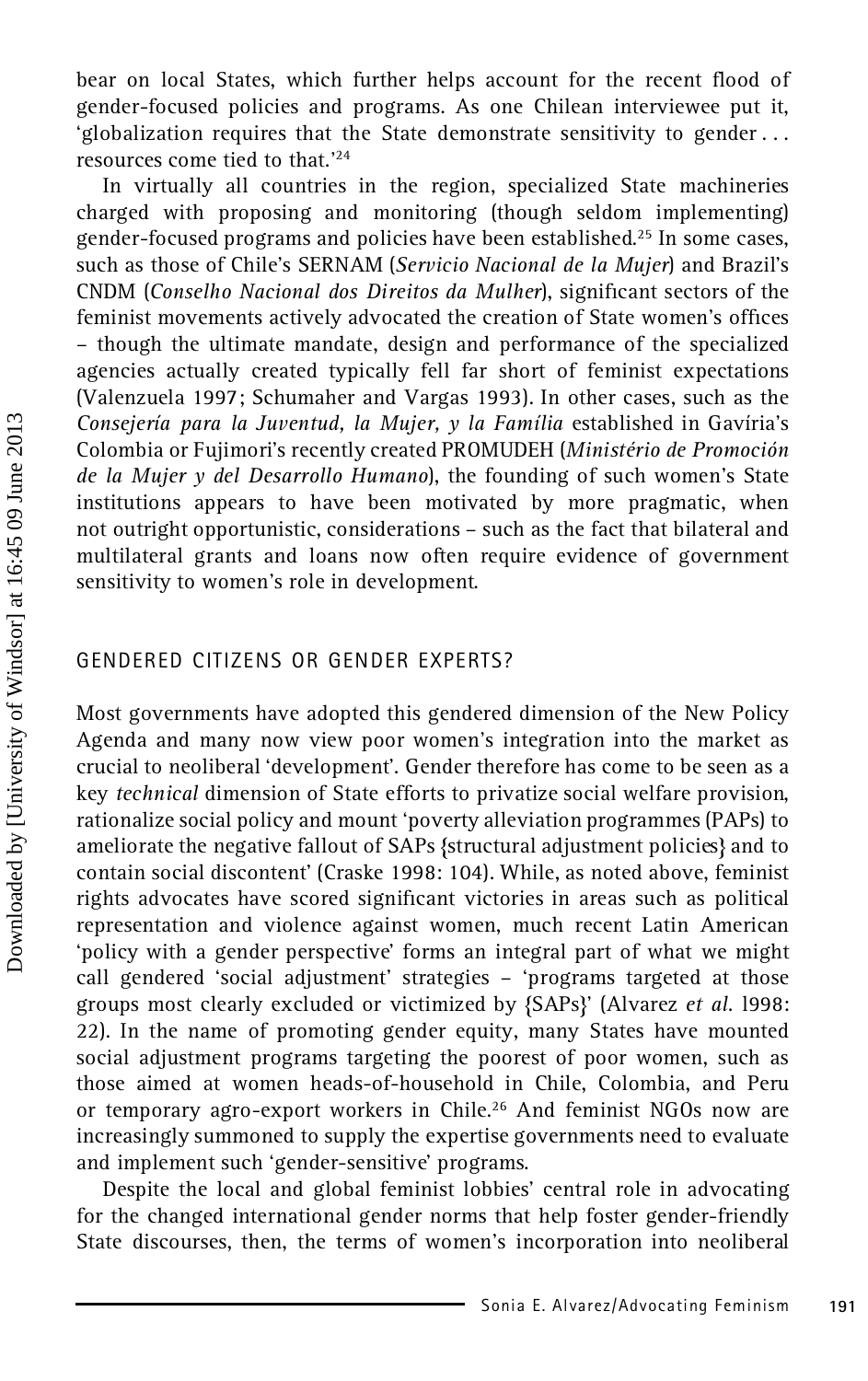development are not necessarily feminist-inspired. One Colombian local government official neatly summed up how feminists' political indictment of women's subordination is often translated or tergiversated by State bureaucrats: 'now things have changed, it's no longer that radical feminism of the 1970s, now it's policies with a gender perspective'.<sup>27</sup> Among many staff members of the women's government machineries I interviewed, gender seems to have become part of the lexicon of technical planning, a power neutral indicator of 'modernity' and 'development' rather than a power-laden field of unequal relations between women and men (Largo 1998; Sánchez 1996; Alvarez 1999). As the Director of SERNAM in the Santiago Metro politan Region emphasized in our conversation, 'our work is as technical as possible . . . and there is a great deal of work to be done on the operational side of gender.'<sup>28</sup>

Since targeted social adjustment programs require specialized knowledge about female populations heretofore largely ignored by State and IGO bureaucracies alike, the new imperative to incorporate gender into PAPs and other forms of neoliberal development planning seems to have led States and IGOs to tap local and transnational feminist NGOs for their technical capabilities and 'gender expertise'. In an era of State downsizing, the gender planning competency of government bureaucracies have not been expanded and many States have relied instead on contracting private consulting firms and NGOs to advise them on gender matters. Even Chile's SERNAM – which with its over 350 employees is perhaps the largest of the region's specialized State machineries – regularly turns to feminist NGOs to conduct research on indicators of gender inequality, draft policy statements, or evaluate the effectiveness of its various targeted social programs. As women's offices in most of the rest of the region typically lack staff with requisite gender expertise and are generally understaffed and underfunded, global pressures and the technical exigencies of gender planning increasingly have led many to rely on feminist NGOs to provide gender policy assessments and evaluate targeted women's programs.<sup>29</sup> Since targeted social adjustment provided by<br>sureaucreasies alike, the new imperative other forms of neoliberal development<br>IGOs to tap local and transnational capabilities and 'gender expertise'. In a planning competency

In many cases, the policy or program evaluations solicited from NGOs differ little from those provided by private consulting firms or academic gender specialists. That is, governments typically hire specialized NGO research teams to conduct policy impact studies or needs assessments surveys, but seldom encourage, much less require, wider *political* debate with the civil society constituencies with the highest stakes in gender-focused programs or with other actors in the feminist field. NGOs are most often consulted as experts who can evaluate gender policies and programs *rather* than as movement organizations that might facilitate citizen input and participation in the formulation and design of such policies. Feminist NGOs' technical involvement in policy assessment, then, does not necessarily translate into effectual gender policy or women's rights *advocacy* and, as I will suggest below, NGOs' growing contractual relationship with the State may in fact compromise their effectiveness in advocating for feminist reforms.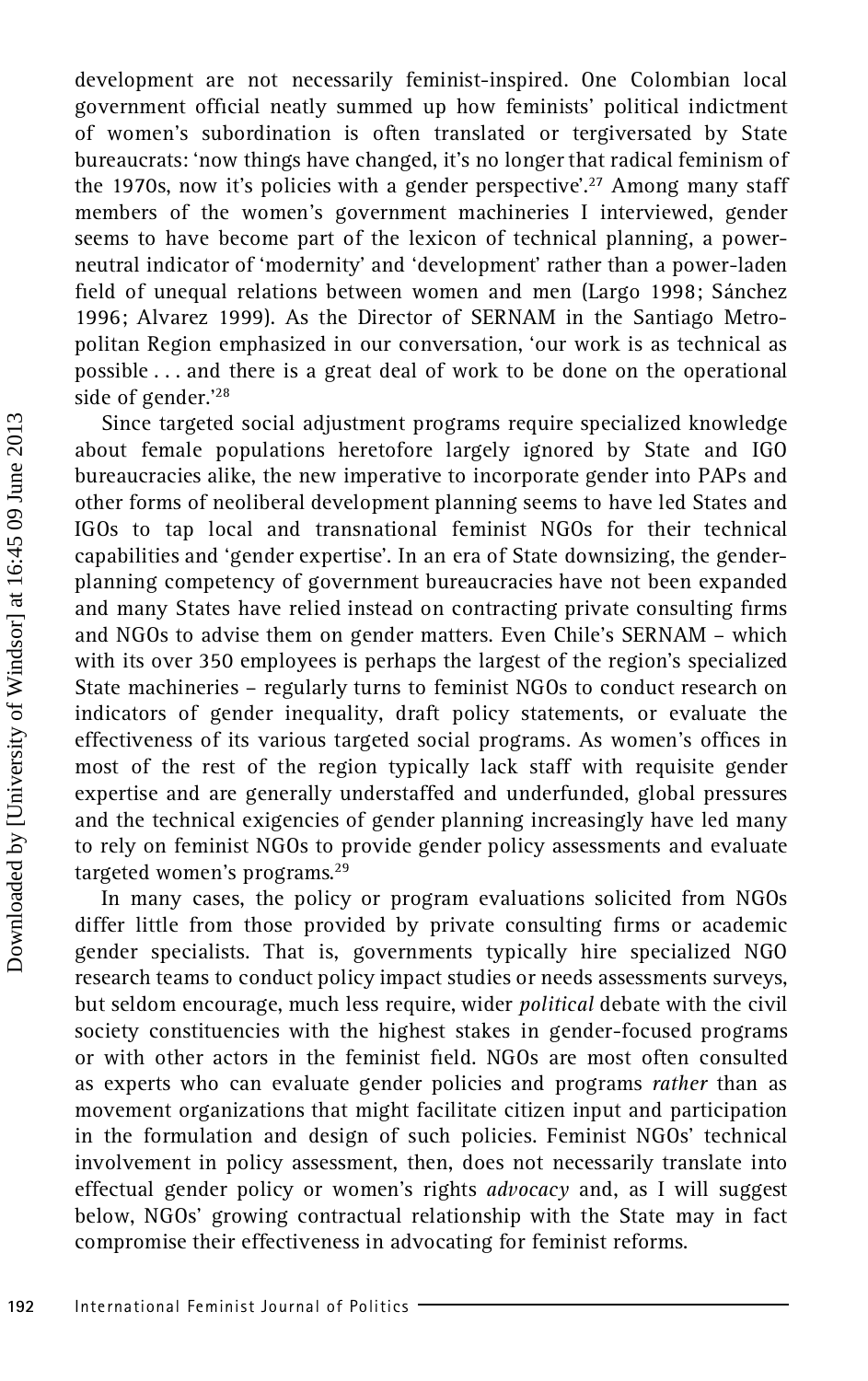#### REPRESENTATIVES OF OR SURROGATES FOR WOMEN'S ORGANIZATIONS IN CIVIL SOCIETY?

The recent turn towards feminist NGOs is also inspired by many neoliberal governments' professed intention to promote 'the incorporation and partici pation of all civil society in the task of generating new gender social relations' (SERNAM 1994: 7). And among the diverse organizations that make up feminist civil society, NGOs are now often hailed as key 'intermediaries' for female social constituencies.

During the Cairo and Beijing Summits, for example, many Latin American governments invited select feminist NGOs to participate in the official preparatory process, thereby presumably heeding the UN's call for greater civil society participation in those processes. Some NGOs, along with gender specialists from the academy, also were contracted to prepare studies evaluating progress toward gender equity over the last two decades. And in keeping with the New Policy Agenda's view of NGOs 'as vehicles for "democratisation" and essential components of a thriving "civil society" '(Hulme and Edwards 1997a: 6), a veritable UN-Summits bonanza of grant funds was channeled from Northern-based private donors and bilateral and multilateral agencies to those feminist NGOs willing and able (and judged to be technically competent) to work as intermediaries in promoting the involvement of civil society in the official and parallel preparatory processes for these World Conferences.

Despite governments', donors' and IGOs' professed zeal for encouraging a 'thriving civil society', however, the criteria adopted in determining which NGOs would participate in the preparatory process or which would be consulted or funded seldom prioritized the extent to which such organizations actually functioned as intermediaries or conduits for the larger civil society constituencies officials presumed them to represent. In most countries, those NGOs who possessed policy-specialized staff, had previous experience in the UN process, and earned handsome foreign funding – irrespective of their links to larger social constituencies – were usually the ones selected to participate in the official preparatory processes. Governments and donors alike seldom required more than token consultations with NGOs' presumed constituencies – such as a public conference or seminar – as evidence of intermediation. Those funded or consulted were typically those feminist NGOs judged best able to 'maximize impact' with monies allotted or to have the technical capabilities deemed necessary for policy evaluation rather than those judged most *politically* capable of meaningfully involving women citizens in the UN process.

Typically non-membership organizations, most Latin American feminist NGOs are, of course, acutely aware of the fact that they don't represent any one. Yet for many local States and IGOs alike, professionalized NGOs appear to have become convenient *surrogates for civil society*. In the Chilean case, María Elena Valenzuela argues that 'SERNAM has privileged interlocution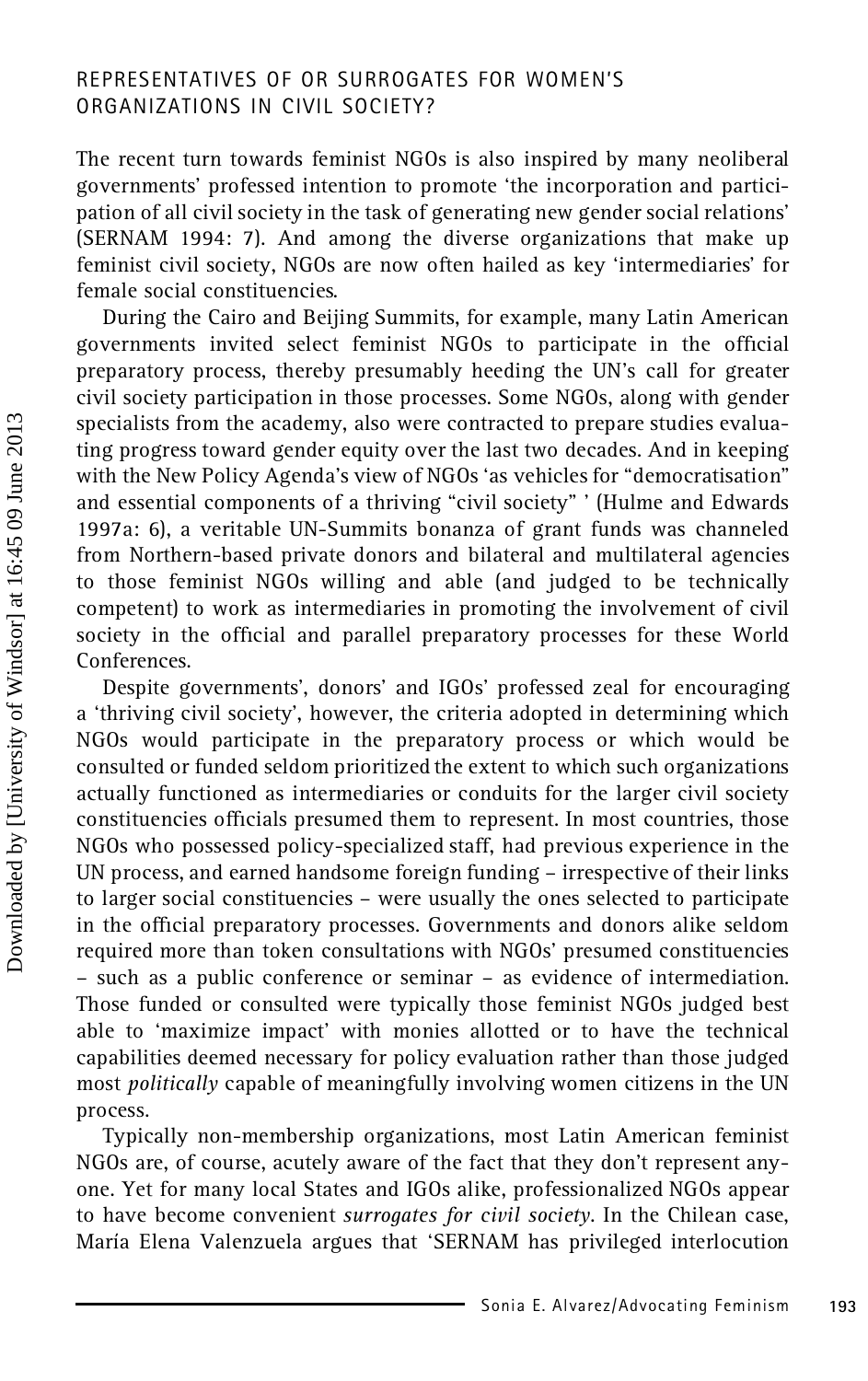with institutions made up of experts and professionals which have contri buted through evaluations and studies to design the themes and options of public policy' and further maintains that through this strategy 'SERNAM has tried to make up for its lack of interlocution with grassroots women's organizations, whose demands are expressed in mediated form through the knowledge produced by NGOs' (1997: 22).

That is, the more professionalized, technically adept NGOs seem to have become privileged interlocutors of States and IGOs on gender policy matters. In pronouncing them intermediaries, neoliberal governments effectively have circumvented the need to establish public forums or other democratic mechanisms through which those most affected by gender policies might directly voice their needs and concerns. And as I shall argue below, NGOs and other women's movement organizations openly critical of government incumbents are seldom among the States' designated 'partners' in the implementation of gender and social welfare programs and policies.

#### NEOLIBERAL STATES AND THE BOOM IN NGO SUB-CONTRACTING

A discourse of State and civil society's 'co-responsibility' for social welfare pervades neoliberalism's recent quest to establish partnerships with NGOs. As virtually all but targeted or 'emergency' social programs are slashed, governments have promoted 'self-help strategies for combating poverty and providing welfare at the local level' (Craske 1998: 105; Barrig 1996). Civil society in general and NGOs in particular are enjoined to help implement such strategies and take on 'the responsibilities now eschewed by neoliberalism's shrinking state' (Alvarez *et al*. 1998: 1). **194** International Feminitary of State and covid Service Constant Advisor of State and civil society pervades neoliberalism's recent quest As virtually all but targeted or 'emmogrovements have promoted 'self-help providi

Among the most striking local examples I found of the growing tendency to rely on professionalized organizations in civil society to implement government programs was the 'NGO-State Coalition' discourse of the municipality of Santiago de Cali in Colombia. In a brochure entitled, 'The Social Face of Cali', the local government celebrated 'the existence of a great number of non-governmental organizations' in the city while stressing that

Over the years, the work of many of these NGOs has become more complex. To their initial ideological convictions, they have incorporated an ever more technical professional dimension in approaching their work, such that along with promoting the development of social subjects, they are equally interested in generating new institutional forms (Alcaldía Santiago de Cali l997: 6).

The same document goes on to state that 'NGOs are professionalizing themselves and they are beginning to introduce efficiency criteria in their work, which allows them in their contractual relation with the Administration to develop and execute social projects directed at the most vulnerable populations' (Ibid.: 8).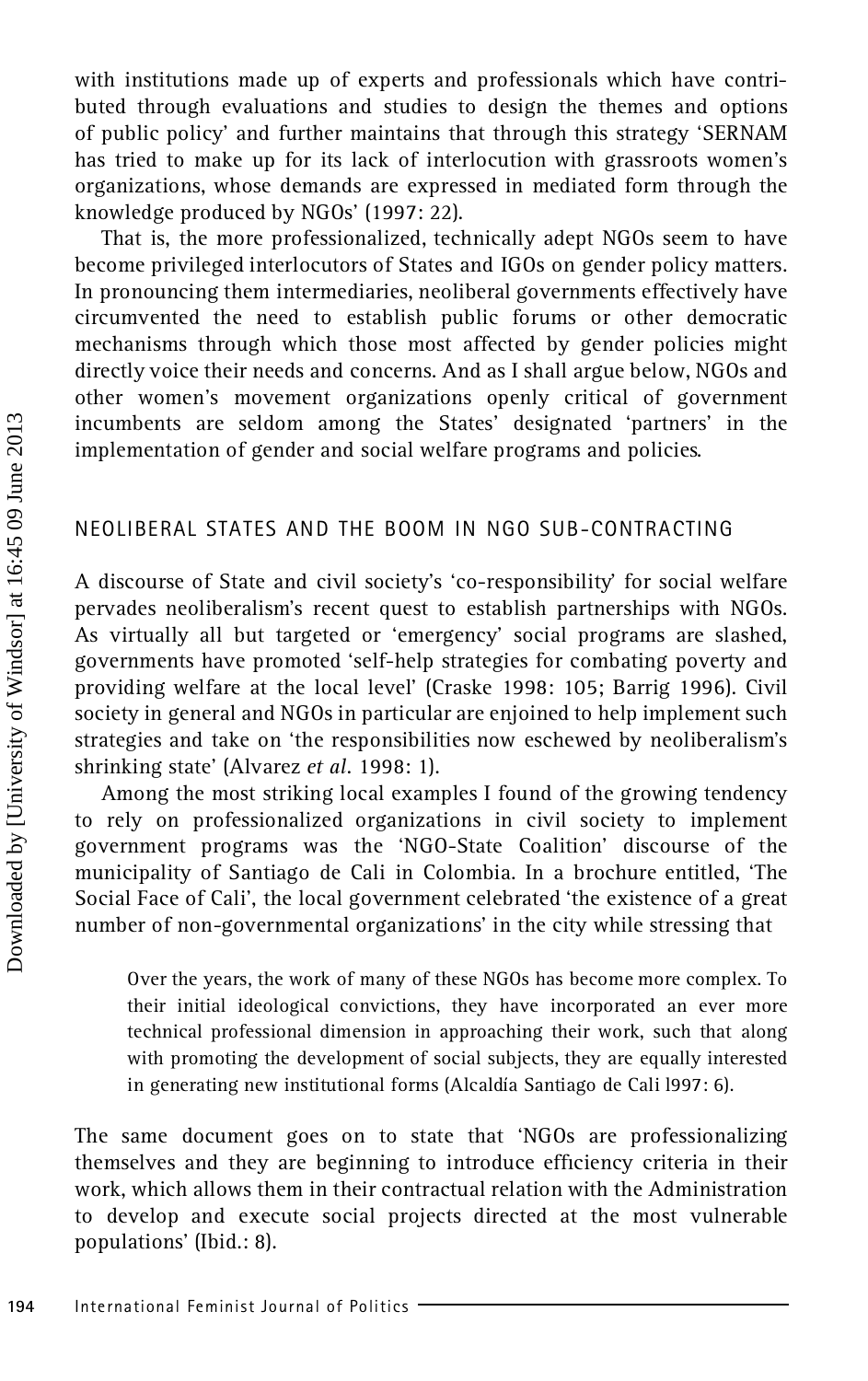According to David Hulme and Michael Edwards, such discourse is fully in keeping with the shrinking State role in the realm of social policy – a key feature of the New Policy Agenda:

{M}arkets and private initiative are seen as the most efficient mechanisms for achieving economic growth and providing most services to most people . . . because of their supposed cost-effectiveness in reaching the poorest, official agencies support NGOs in providing welfare services to those who cannot be reached by markets. . . . NGOs have a long history of providing welfare services to poor people in countries where governments lacked the resources to ensure universal coverage in health and education; the difference is that now they are seen as the preferred channel for service-provision in deliberate substitution for the state (1997a, 6).

In interviews with Cali public officials, I learned that NGOs had become a panacea in the city government's efforts to become 'more than an *executor* . . . a coordinator and orienting force in/of social policies' (Alcaldía de Santiago de Cali: 6). The local Secretary of Social Welfare and Community Action raved about how efficient it was to hire NGOs to execute government programs: 'I could contract 1,000 public servants' but instead 'I hire 200 NGOs . . . There are no resources .. . and that way we can do more in the social realm.'<sup>30</sup> The head of The municipal Division for Women and Gender stressed, 'We don't execute or implement anything . . . we work with NGOs, but not with all of them.<sup>31</sup>

Since, as I was told, most feminist groups in the city didn't fit the requisite technical profile, municipal officials turned to GRSOs with 'women's programs', as well as the local university's women's studies center for technical assistance on gender matters. The Division of Women and Gender contracted three NGOs – charged with assessing poor women's health needs, promoting community participation, and training health personnel in 'gender perspectives' – to set up its Program for Integral Women's Health (which, despite its title, focused on birth control). Other NGOs were hired to train 'vulnerable' women heads-of-household in hotel and gastronomical services and the care of children and the elderly, for the municipality's Work Training Program.

In Chile, 'training with a gender perspective' (*capacitación con perspectiva de género*) – offered by feminist and non-feminist NGOs, women's GROs, private consulting firms, and many government agencies - has become a major growth industry. Much of this involves job training programs aimed at the poorest of the poor, particularly women heads-of-household, in an effort to keep them from slipping through the wide fissures at the bottom of the bottom of the neoliberal economic barrel. As one former feminist activist who now coordinates the Women's Office in one of Santiago's poorest municipal sub-divisions told me, 'Chile's Subsidiary State tries to promote people with entrepreneurial capacity' to compete in the free market; those deemed to be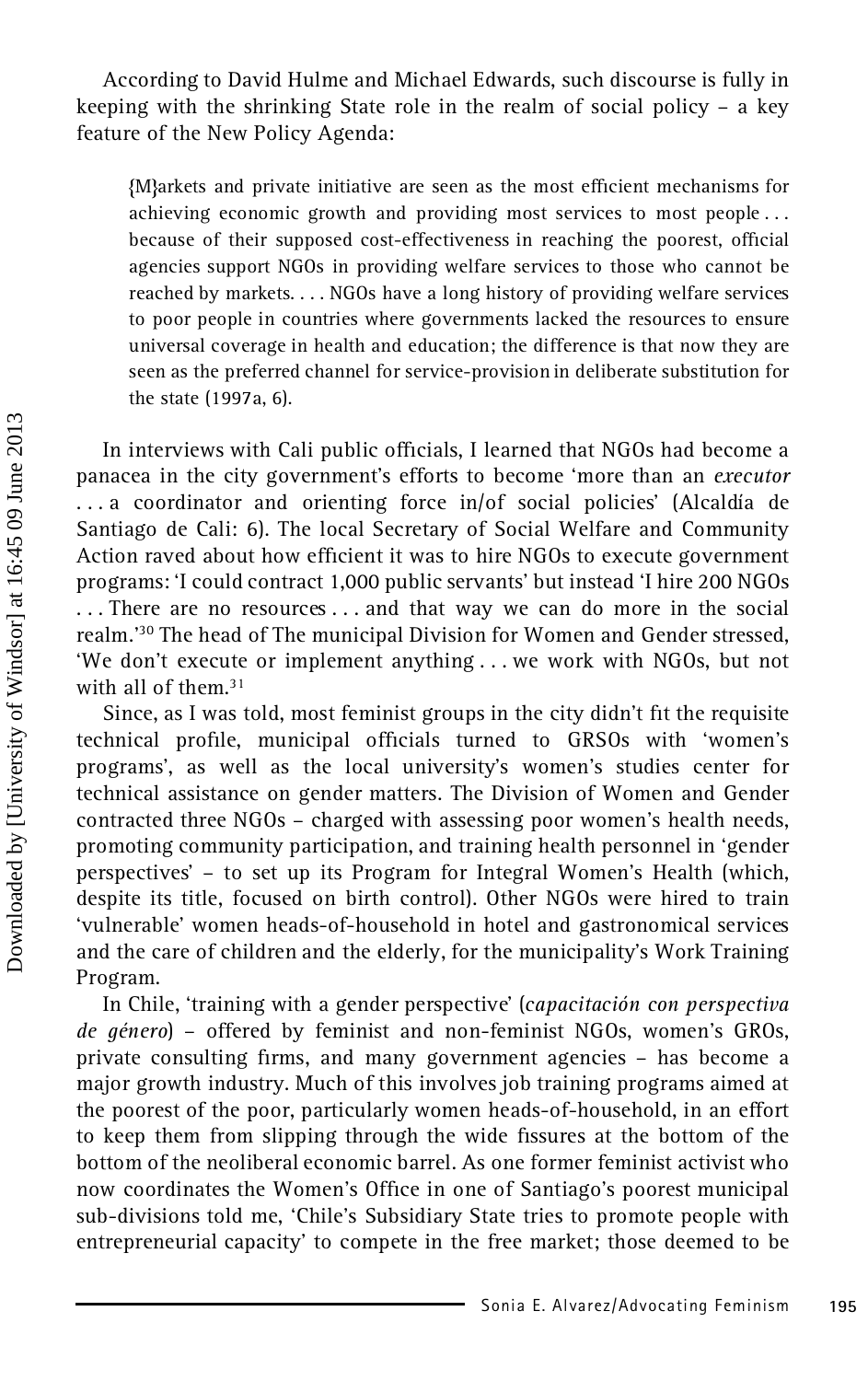lacking that capacity are simply further economically marginalized or disenfranchised.<sup>32</sup> Another argued that 'the Chilean State has begun to work only with social pathologies'. Like many other neoliberal Latin American governments, it has recodified policies toward women by treating the structural and cultural consequences of unequal gender power relations and market-induced exclusion as though they were 'extreme situations'. Violence against women is thus seen as a pathological condition rather than as an expression of women's subordination; and while women heads-of-household have always existed, their 'situation' is now framed as a social ailment that must be cured to achieve 'modernization'.<sup>33</sup>

Most feminists I talked with in Santiago were acutely aware of the problematic motives driving the burgeoning local *capacitación* market, but many also noted that diminishing funding from private donors and bilateral and multilateral agencies has pushed NGOs to increase their supply of training programs and other sub-contracted services. Indeed, the Chilean government's much-touted economic success story has led many donors to redirect funds away from local NGOs towards others in 'needier' societies in the South or East. And those agencies that still work in Chile now often channel funds for gender programs into SERNAM, which in turn contracts NGO services, while reserving some (relatively limited) funds to distribute to NGOs and researchers through grant competitions. Verónica Schild maintains that '{o}ften, NGOs are put in the position of having to compete with SERNAM for funding. . . . As a result of . . . changing priorities of foreign and domestic funding, most women's NGOs, and indeed most local or community-based NGOs, are either scrambling to survive or disappearing altogether. Those that remain are increasingly dependent on government-funded programs to survive' (Schild 1998: 105). Barrig estimated that State funds today account for between 10 and 25 percent of the operating budgets of many Chilean feminist NGOs (1997a: 12). **196** Internal and multilateral agencies has<br> **1968** overment's much-touted economic<br>
goverment's much touted economic<br>
Tedirect funds away from local NGOs<br>
the South or East. And those agencic<br>
channel funds for gender p

In the case of Colombia, Barrig found that 'depending on the size and mission of the institution, as well as its technical profile, 40–50 percent of the budget of NGOs comes from State sources' (1997b: 10). In Brazil, this trend is as yet less accentuated. As of 1993, only 3.2 percent of feminist NGO monies came from Brazilian government sources (Lebon 1998: 267). But there, too, sub-contracting may be on the rise: diminishing international funding has also led many Brazilian feminist NGOs to pursue contracts with state and municipal governments. And at the federal level, the Cardoso administration's social adjustment program, *Comunidade Solidária*, has proclaimed a desire to work in partnership with NGOs to improve social services and provide job training for the poor.

While in cases such as that of Chile, donors' shifting regional priorities have pushed NGOs toward greater reliance on State contracts and consultancies, donors also have had a strong hand in the recent turn toward more technical, less movement-oriented kinds of activities in many countries in the region. My fieldwork (and my experience at the Ford Foundation)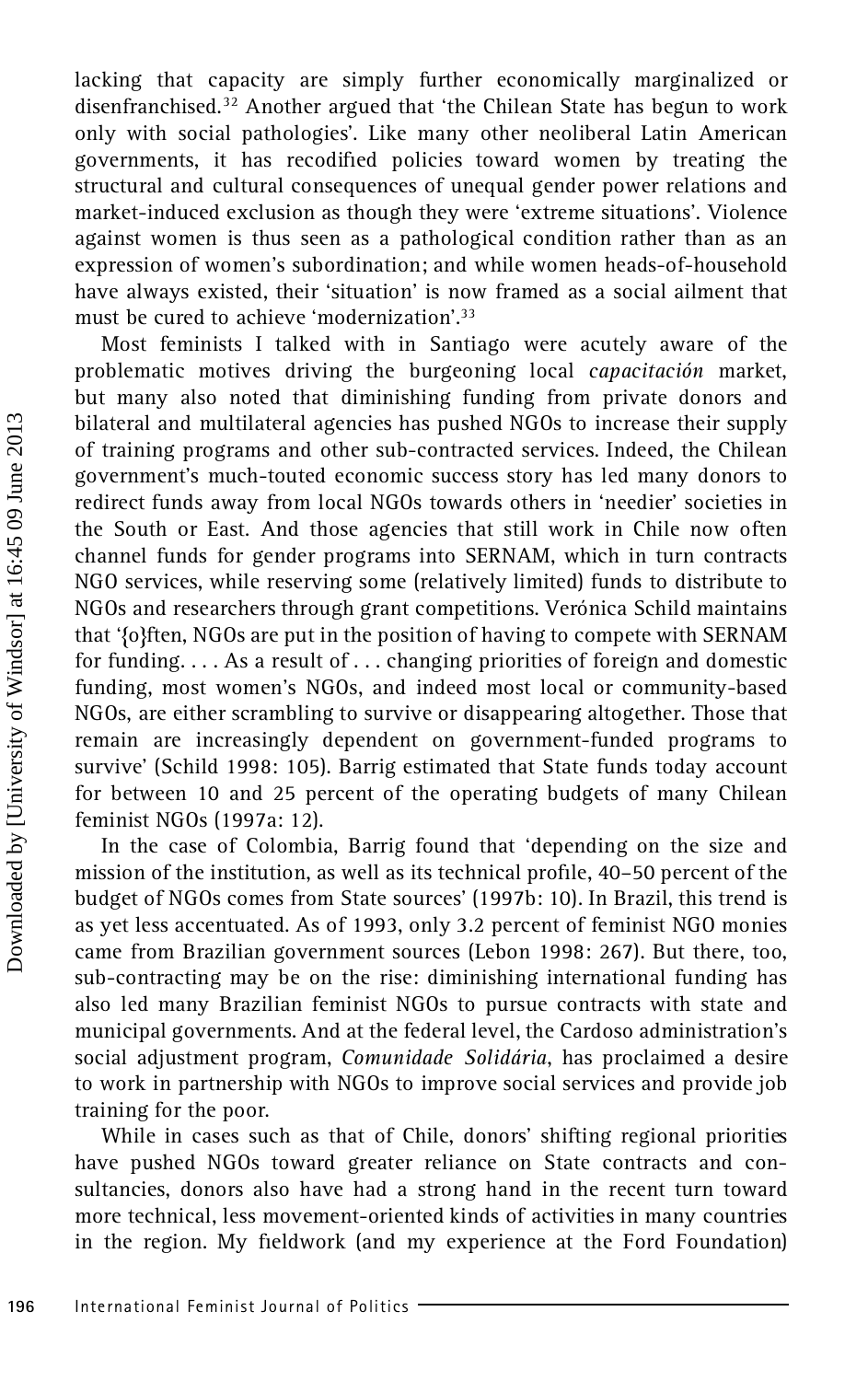suggested that funding for projects centered on feminist mobilization and 'concientizacion' has become more difficult to secure. The global donor community or what the NGO world dubs 'international cooperation' has changed its priorities over time: 'The 60s were the decade of development and the green revolution, the 70s one of solidarity. The 80s was the partnership decade, and now, in the 90s, what prevails is professionalism, impact, results' (Reich 1995, cited in Lebon 1998: 276). The factors behind this reorientation are well beyond the scope of the present essay. But again my experience as part of the donor community confirms this heightened emphasis on visible impact and quantifiable project results. In insisting on measurable outcomes and national or even transnational 'policy relevance', donors (however inadvertently and sometimes reluctantly) have helped reorient the activities and internal dynamics of many NGOs.<sup>34</sup>

I am not trying to suggest that there's something *intrinsically wrong* with feminist NGOs sub-contracting their services as experts or executors of government programs or abiding by donors' exigencies to demonstrate measurable impacts or results – especially when organizational survival and personal livelihoods are increasingly at stake. Nor am I endorsing the facile populism that often pervades social movement discourse, which invokes radical egalitarian ideals to proclaim it immoral and anti-democratic for some actors to play specialized roles within heterogeneous movement fields. However, I am suggesting that the above-outlined trends increasingly threaten to *de-hybridize* the heretofore-dual identity of most Latin American feminist NGOs. And as I argued above, it is precisely that hybrid identity that up to now has formed the mainstay of feminist NGOs' critical ability to contest pathologized versions of neoliberal State policies 'with a gender perspective', advocate for alternative understandings of women's rights, and promote gendered social justice into the 21st century.

## A GROWING CHASM BETWEEN THE TECHNICAL–PROFESSIONAL AND MOVEMENT–ACTIVIST FACES OF FEMINIST NGOS?

The competitive local and global gender projects markets, coupled with the shifting exigencies of international cooperation, may make it increasingly difficult for Latin American feminist NGOs to maintain the delicate balance between movement-oriented, contestatory activities and their expanding technical-advisory relationship to donors, States and IGOs. Executing State programs for 'at-risk' women or evaluating the effects of fashionable 'policies with a gender perspective' still brings many feminist NGOs into regular contact with the poor and working-class women's organizations that were once their core constituencies. But the nature of those linkages seems to be changing. Professionalized feminist groups are now perhaps more typically present in Santiago's *poblaciones* or São Paulo's *favelas* to administer shortterm training courses or conduct surveys to assess the poverty levels of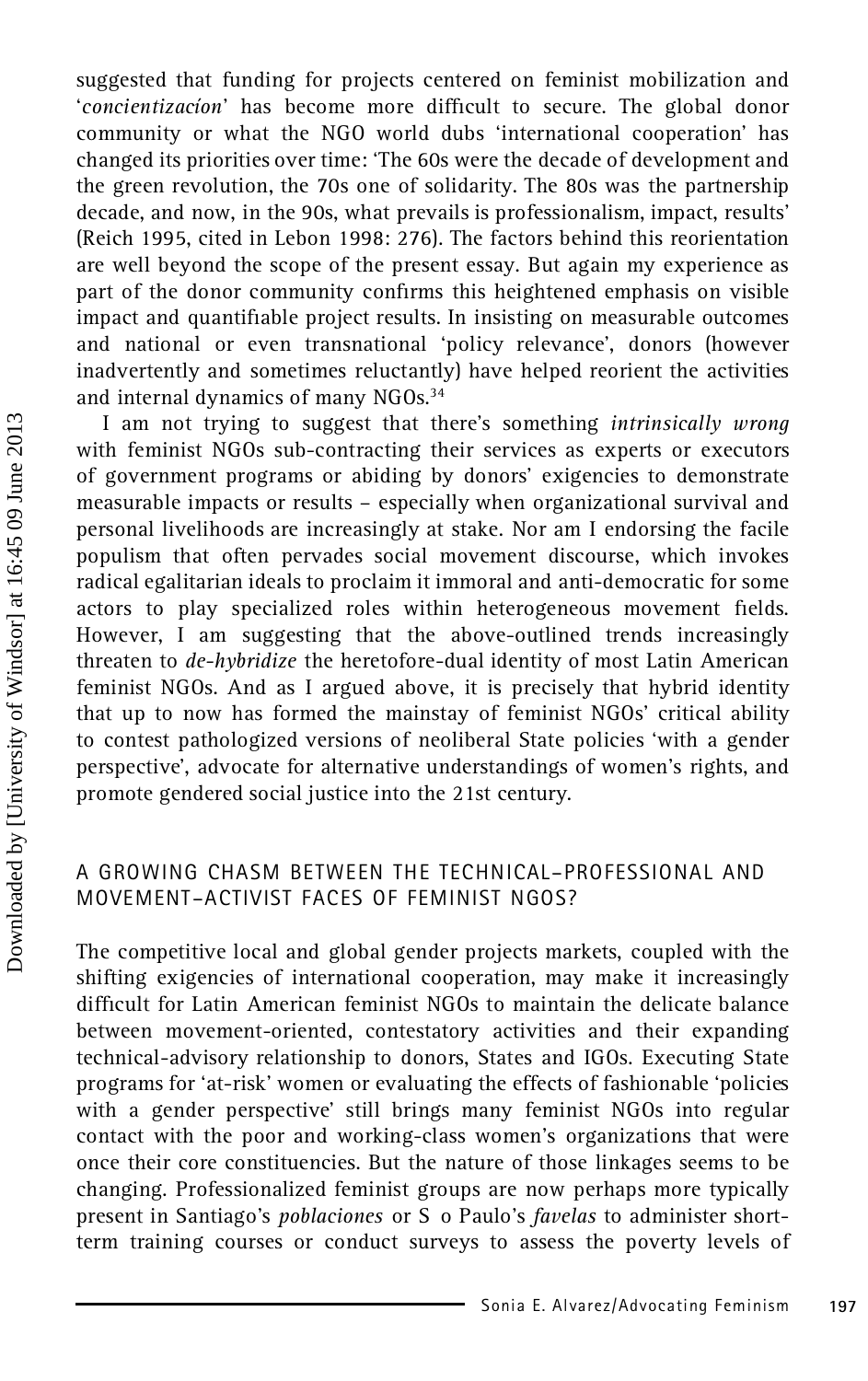female-headed households. And as many interviewees noted, this has worked to distance feminist NGO activist-professionals from '*las mujeres*'.

The movement side of NGO identity is being challenged by their contractual relationships to States and donors who expect visible, short-term results on gender projects. Such exigencies may undermine NGOs' ability to pursue more process-oriented forms of feminist cultural–political intervention – such as consciousness-raising, popular education or other strategies aimed at transforming those gender power relations manifest in the realms of public discourse, culture and daily life – forms of gendered injustice that defy gender-planning quick fixes.

The technical–professional face of NGOs simultaneously has been fore grounded by shifting donor and IGO expectations and State sub-contracting. While the policy-relevant knowledge produced by NGOs sometimes has enabled feminists to mount credible challenges to pathologized gender policies, there is growing concern within the feminist field that the critical voice of the States' privileged interlocutors on gender policy may be increasingly muted. Comparative studies suggest that 'the ability of NGOs to articulate approaches, ideas, language, and values that run counter to official orthodoxies . . . may be compromised' and their willingness 'to speak out on issues that are unpopular with governments will be diluted by their growing dependence on official aid' (Edwards and Hulme 1996: 7). Sabine Lang's compelling analysis of the political effects of the NGOziation of feminism in Germany, where the State has become the major source of funding for many feminist organizations, similarly suggests that increased reliance on State funding may lead NGOs to lose their critical edge: 'If NGOs don't want only to engage in social repair work, but actually want to change structural features of a certain political agenda, how successful can they be when they are dependent on exactly the structures that need to be transformed?' (1997: 112–113).

Many feminists I interviewed maintained, moreover, that irrespective of their technical competence, NGOs that refuse to play by the rules of the game or whose discourses and practices run counter to the official orthodoxies of the day may be losing out in the gender projects market and are often silenced or marginalized from the public debate. Others further noted that, despite official claims to the contrary, less-than-technical criteria are too often employed by governments when sub-contracting services or hiring NGOs as gender experts: 'the relationship with the State has been privatized'. When feminist NGOs are critical of the government, they are, predictably, less likely to get contracts or grants, which some claim results in a tendency toward 'self-censorship beyond even that which the State requires of you'.<sup>35</sup> Resource allocations and contracts are thus skewed towards those deemed to be politically trustworthy. Those resources, in turn, provide some NGOs with greater access to national and global policy microphones than others. Moreover, as Schild argues in the case of Chile, 'vital information {about State contracts or funding for women's projects} circulates in a network that is realist to mount credible policies, there is growing concerned critical voice of the States' privileged articulate approaches, ideas, language, orthodoxies ... may be compromised' issues that are unpopular with govern depe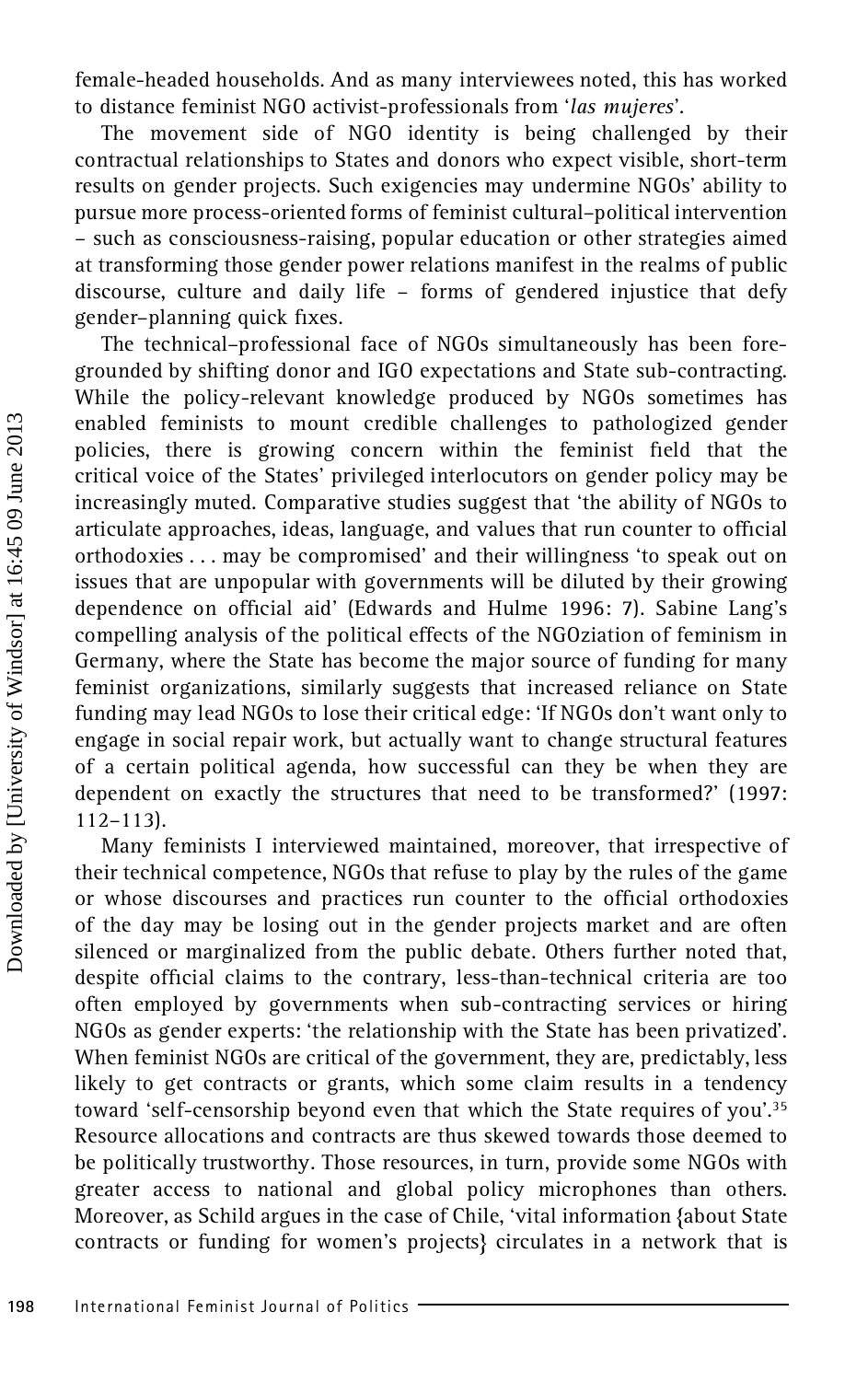highly stratified and that has expanded to women in government ministries and other agencies, at the same time marginalizing others who are closer to the grass roots. These "popular" women's NGOs are quite literally struggling to survive' (1998: 106–107).

Many feminists I talked with, including activist-professionals from the very NGOs most regularly summoned for State or IGO gender consultancies, project or policy assessments, or *capacitación*, seemed acutely aware of this growing bias in favor of particular types of feminist organizations and activities. Some were critical of the increased 'valorization of institutionalized NGOs' while 'the rest are not even consulted'.<sup>36</sup> Recent scholarly analyses of NGOs would seem to confirm the bias perceived by many in the feminist field: 'the popularity of certain forms of NGOs (large, able to absorb donor funding, quiescent) with donors {and, I would add, local States} may lead to a widening rift between well-resourced service providers and poorly-funded social mobilization agencies' (Hulme and Edwards 1997b: 281). Such a rift is increasingly in evidence in the contemporary Latin American feminist movement field.

## BUSTING THE NGO BOOM? MANEUVERING WITHIN THE NEW GENDERED POLICY AGENDA AND REARTICULATING THE ACTIVIST AND PROFESSIONAL DIMENSIONS OF FEMINIST NGOS

The most vehement critics of feminist NGOs are the *feministas autónomas* <sup>37</sup> – a recent, relatively small, but highly vocal political current within the Latin American feminist field who claim that NGOs have 'institutionalized' the women's movement and 'sold out' to the forces of 'neoliberal patriarchy'. During the most recent of the regionwide Latin American and Caribbean Feminist meetings or *Encuentros*, the seventh since 1981, held in Cartagena, Chile, in November 1996, Chilean *autónomas* who organized the gathering brought their scathing critique of 'professionalized feminism' into the center of debate within the regionwide feminist field.<sup>38</sup>

At the Cartagena meeting, the *autónomas* proclaimed NGOs to be 'decorative and functional complements of patriarchal policies' who constitute a 'gender technocracy'.<sup>39</sup> Accusing NGOs of having 'indecent relations with the State',<sup>40</sup> they denied the women they pejoratively dub '*las institucionales*' (the institutionalists) membership in the feminist fold: 'we do not think that NGOs as NGOs, that is, as institutions . . . are constitutive parts of the movement. We believe there may be feminist women working in these institutions but little by little the institutionalized and technocratic tendencies will destroy them. $141$  Others affirmed 'that these institutions are not neutral, that they belong to the system and sustain it, and that money thereby becomes a political instrument.'<sup>42</sup>

This is kind of Manichean logic is belied by the heterogeneity of origins, the diversity of practices and the hybrid identity that still characterizes many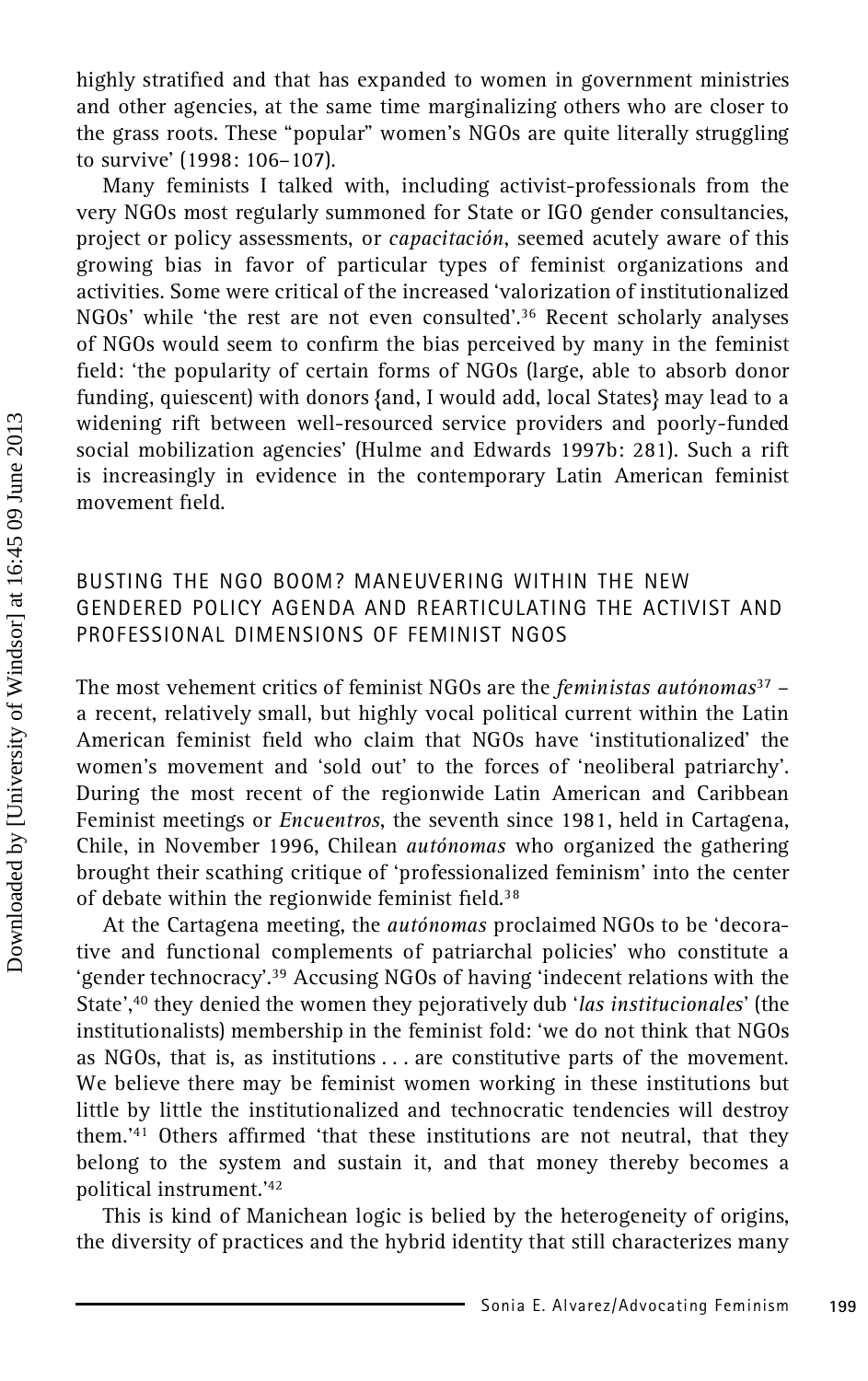feminist NGOs, most of whose members are quite self-consciously grappling with some of the very contradictions so vehemently condemned by the *autónomas*. Indeed, many women the *autónomas* identified with 'institutionalized feminism' expressed concern that 'the women's movement's agenda is becoming indistinguishable from that of the government.' Others even echoed their radical critics' claim that some feminist institutions were 'being functional as NGOs; it's not good or bad, it's just a reality. But we must ask ourselves, functional to an agenda constructed by whom?'<sup>43</sup>

Most expressed an urgent need to reassess their current practices as feminists, to rearticulate the two faces of NGOs' heretofore dual identity. Still, many were distressed that the weight of the New Gender Policy Agenda was forcing NGOs to privilege technical-advisory activities and to neglect other dimensions of 'movement work' so central to feminist visions of social transformation shared by most NGOers and others in the feminist field.

I would submit, by way of conclusion, that feminist NGOs are hardly doomed to become a part of what some critics have dubbed the 'anti-politics machine' of development (Ferguson 1994) or the 'community face of neolib eralism' (Petras 1997). Blanket assessments of feminist NGOs as handmaidens of neoliberal planetary patriarchy, as the *autónomas* would have it, fail to capture the ambiguities and variations in both the local implementation of the New Gender Policy Agenda and in and among NGOs themselves.

Such variations would surely influence just how much room may be available for NGOs to maneuver within the confines of the restructured late modern, post-transition, and post-Beijing terrain of local and global gender politics. The extent to which NGOs' contractual relationship to the State constrains their critical capacity, for instance, is likely to vary in different global and local political conjunctures and according to the specific characteristics of local States. Barrig's findings (1997b) suggest that Colombian NGOs' autonomy seems to have been significantly less compromised, despite a growing dependence on State funding, in large part due to the Colombian State's own lack of institutionalization and consequent lack of disciplinary or regulatory capacities. The highly institutionalized, legalistic, and rigorously disciplinary contemporary Chilean State, by contrast, may more narrowly constrain NGOs' ability to advocate for more feminist gender policies and sustain a dual identity while doing business with the government. **200** I would submit, by way of concl<br>doomed to become a part of what some<br>machine' of development (Ferguson 19<br>eralism' (Petras 1997). Blanket assessm<br>of neoliberal planetary patriarchy, as<br>capture the ambiguities and var

To enhance their room for maneuver (or *jogo de cintura*, as the Brazilians might put it – loosely translated as 'swing of the hips'), however, feminists would have to devise *collective* strategies to resist the de-hybridization of NGOs and enable them perhaps to serve as more genuine intermediaries for larger civil society constituencies. To attain both goals, NGOs would have to reaffirm their commitment to widely consulting other actors in the feminist field when they themselves are tapped for policy assessments or project administration by governments and IGOs. Beyond the token policy seminar, this might entail NGO involvement in the establishment or revitalization of ongoing public forums open to the full range of actors in the feminist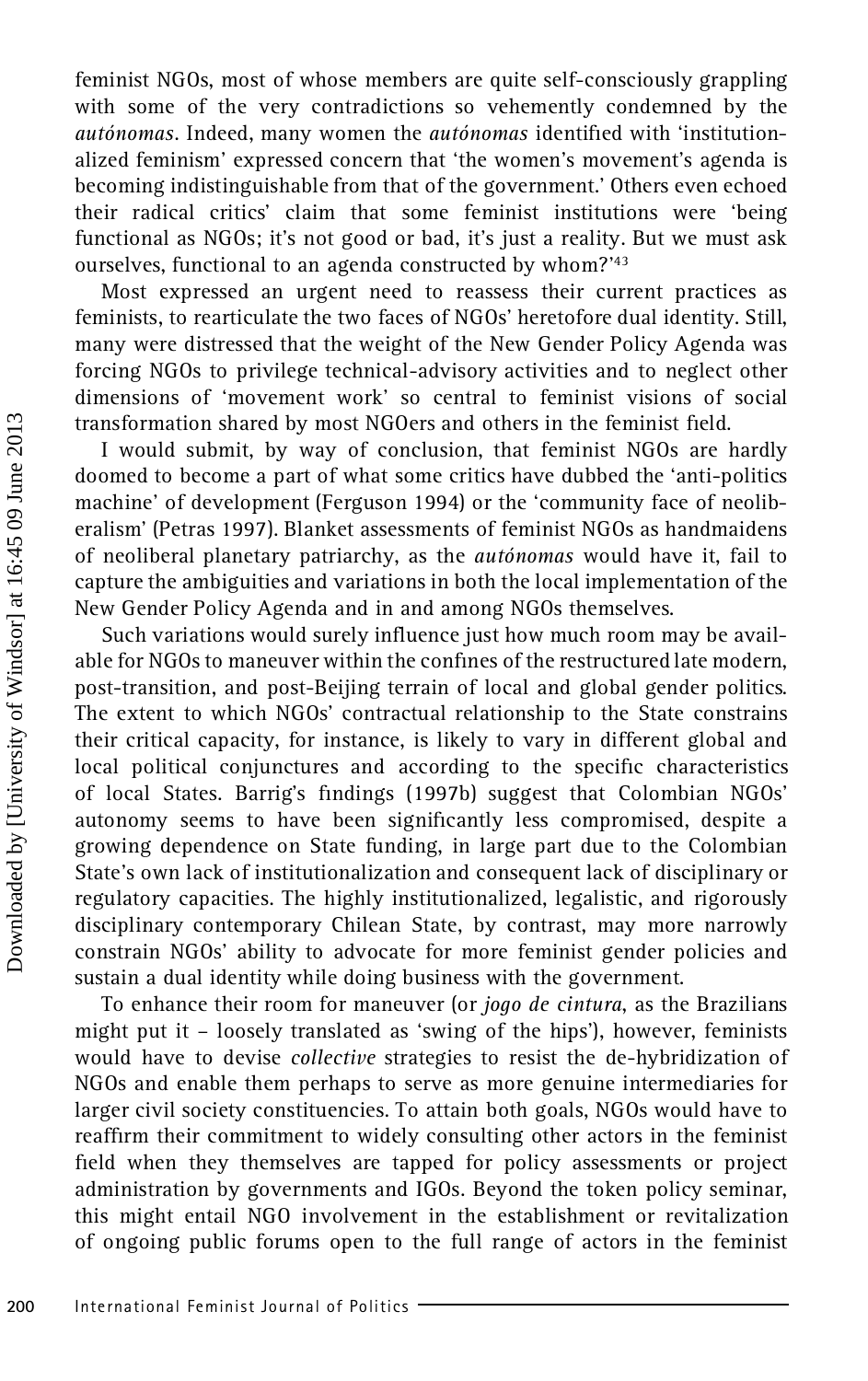movement field and their democratic allies in civil society. Most feminists I interviewed expressed an urgent need for more regularized public spaces in which feminists of all stripes could regularly debate and critique prevailing 'policies with a gender perspective', demand accountability from NGOs' regarding their State-contracted and donor-funded projects, and perhaps even (re)invent more transgressive public interventions that would move beyond the policy realm and thereby help revitalize the movement face of NGOs. Towards the end of the 1990s, some local feminist NGOs, like the Centro Flora Tristan in Lima, had begun investing renewed energies in revitalizing just such spaces.

In navigating the inevitably muddy waters of neoliberal State gender politics, many NGO activist-professionals suggested that it *is* still possible to retain a dual identity while doing business with particular governments on '*proyectos puntuales*' (punctual or specific projects). But many insisted that it is imperative for feminists to continually evaluate and interrogate their contractual and political relationship with official arenas rather than adopt rigid, 'principled' positions *a priori*. Successfully negotiating such '*jogos de cintura*', however, would be more feasible if NGOs can invoke collective gendered citizenship claims and count on the support of other sectors of civil society within and without the feminist field than when they try to 'go it alone' in local and global gender projects markets. This, many women suggested, would require enhanced horizontal NGO accountability to the larger feminist field and to popular women's movement constituencies.

Many also expressed a pressing need for NGOs to devise ways of negotiating collectively with States and donors, not just about resources and time-lines for projects, but also to secure longer-term programmatic lines of action and set more movement-oriented project priorities. Funding agencies and government bureaucrats alike too often simply 'expect contracted outputs to be achieved and are less interested in a learning process. . . . Time and space for reflection may be reduced . . . ' (Edwards and Hulme 1996: 7). As *public* advocates for women's citizenship, feminist NGOs rightfully might also insist that donors and State officials allow them the political space to more thoroughly and meaningfully involve broader sectors of movement and civil society constituencies in their technical evaluations of gender policies and programs, allowing them more time for consultation, genuine interlocution, and critical reflection than impact- or results-driven project timetables typically permit. Such measures might help draw a clearer *political line* between feminist NGOs established to pursue the *public* interest and *private* consulting enterprises or individuals who market their policy expertise, thereby enabling NGOs to serve as more effective intermediaries of the societal constituencies which governments claim they want NGOs to represent.

Finally, those of us in the North who consider ourselves part of the so-called 'global women's movement' could take IGOs, Northern States and donors to task on their professed intention to promote a 'thriving civil society'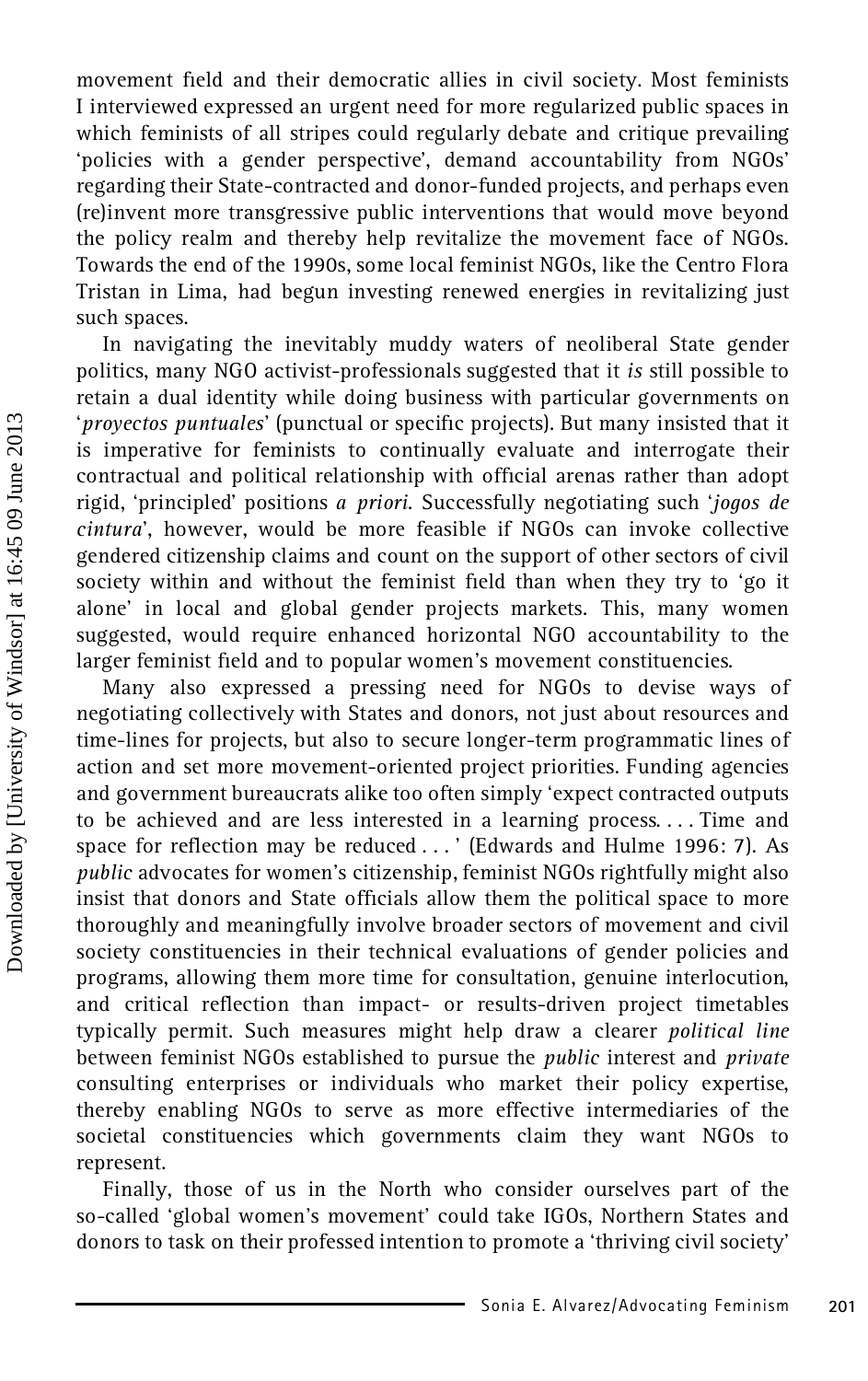that would foster gender equity and expand democratization in Latin America. If as my findings and other critical studies suggest, donors have had a strong hand in skewing the feminist movement field toward more technical–professional endeavors, then they might surely tilt the scales at least a bit more in the other direction. Those of us who are social scientists and area specialists could summon our own 'technical expertise' to argue that increased NGO involvement in social service delivery, project execution, and policy assessment does not exhaust their potential contributions to 'strengthening civil society'. Establishing funding criteria that would strengthen rather than obstruct Latin American feminist NGOs' historically hybrid political identities and enhance their ability to be more genuine intermediaries would surely be a step in the right direction.

> Sonia E. Alvarez Department of Politics University of California Santa Cruz California 95064 **IISA** soniaa@cats.ucsc.edu

#### Notes

- 1 An earlier version of this paper was prepared for presentation as the Fourth Annual Schomburg-Moreno Lecture, sponsored by the Latin American Studies Program, Mount Holyoke College, South Hadley, MA, 2 March 1998. I also was extremely fortunate to be able to debate some of the findings and ideas presented here with Latin American feminist activists and scholars – many of whom I'd interviewed for this study – in workshops at the Universidad de Chile in Santiago (April 1998), the Universidad Nacional de Colombia (May 1998), and the Universidade de S o Paulo (August 1998). I am grateful for their invaluable feedback and challenging critiques which helped me refine the present argument. I also wish thank Claudia de Lima Costa, Maruja Barrig, Vera Soares, Magdalena León, Marcela Ríos Tobar, Elizabeth Friedman, Gwendolyn Mink, Natalie Lebon, Peter Houtzinger, and Isbell Gruhn for their incisive comments on earlier versions of this text, and the two anonymous reviewers for IjFP for their helpful suggestions for revision. All errors of fact or interpretation are, of course, my own. **202** International Scheminist Scheminist Journal Schemin, Mount Holyek College, Sointernan Forentz<br> **2022** International Feminist Td interviewed for this study – in v<br>
Samitago (April 1998), the Universidad by  $-$  in v<br>
S
	- 2 I use the term institutionalization in the Weberian sense to denote the rationali zation and routinization of an organization's procedures and norms.
	- 3 For a comparative overview of the emergence, development and dynamics of feminisms in Latin America, see Jaquette (1994), Jaquette and Wolchik (1998), León (1994), Nijeholt, Vargas and Wieringa (l996) and Olea Mauleón (1998).
	- 4 Ferree and Martin similarly argue that formal feminist institutions or organi zations in the US 'are an amalgam, a blend of institutionalized and social movement practices' (l995: 7–8). For a compelling analysis of the hybrid character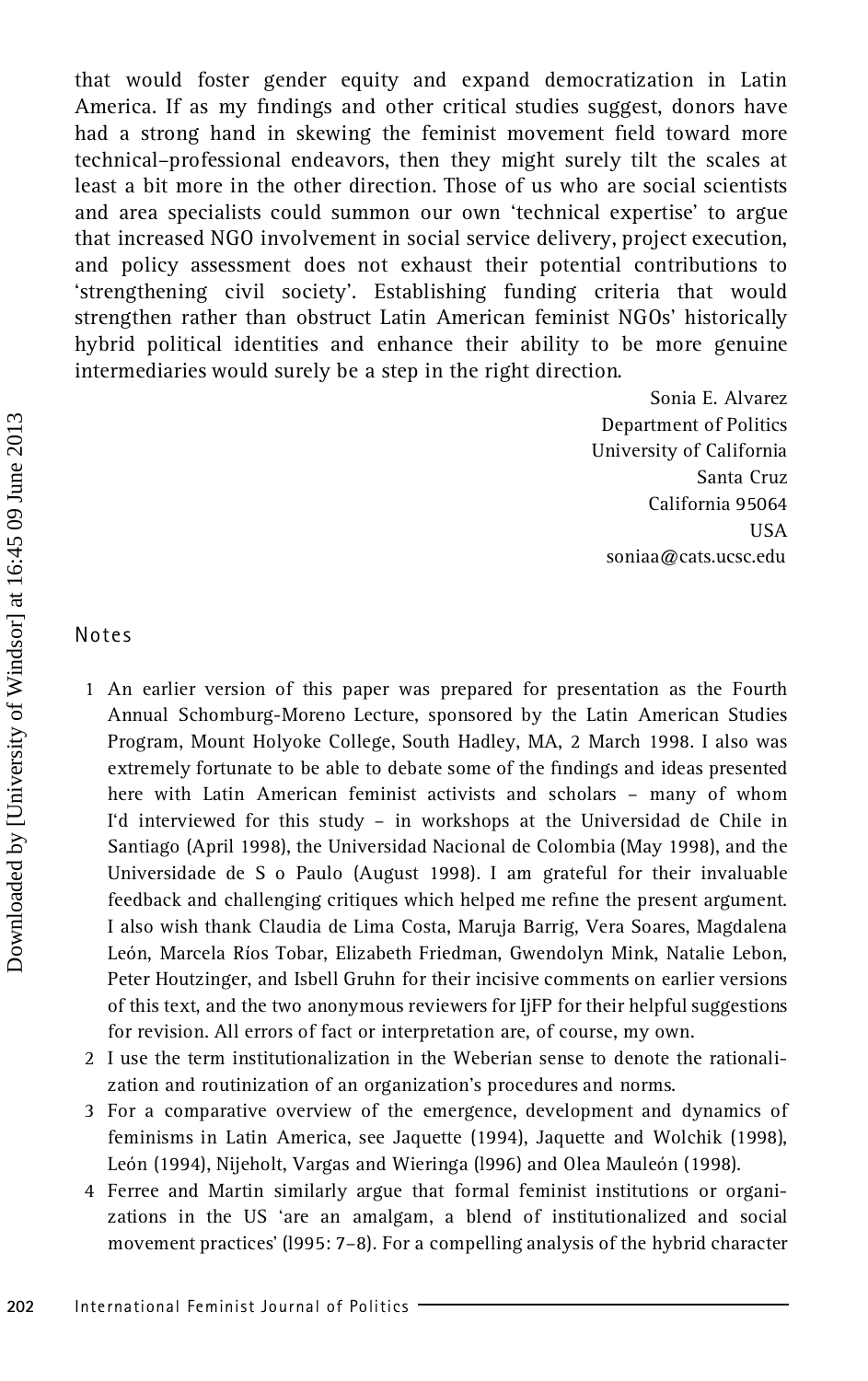of feminist NGOs and the most comprehensive ethnographic study of Brazilian feminist NGOs to date, see Lebon (1998).

- 5 See especially Petras (1997), Ferguson (1994), Lang (1997) and Pisano (1996).
- 6 Research in Chile, Peru, and Colombia during July and August 1997 formed part of a commissioned study supported by a grant from the Ford Foundation – Andean and Southern Cone Office in Santiago de Chile. I thank Bonnie Shepard and Augusto Varas for their helpful insights and suggestions about local feminist politics and Mireya Díaz and Loló Villamizar for their invaluable logistical support in Santiago, Santa Fé de Bogotá, Santiago de Cali, and Medellín. My debt of gratitude to my collaborator on this project, Peruvian feminist scholar, Maruja Barrig, is immeasurable. Maruja generously shared her extensive contacts with and archival materials on Peruvian, Chilean, and Colombian feminists and advised me on everything from the weather in Cali to research and interview strategies that maximized the insights I was able to glean from my brief research trips to these various sites. Marcela Ríos, Elizabeth Guerrero, and Ruben González in Santiago and Magdalena León and Jennifer Newton in Bogotá deserve special thanks for both orienting me to the field and making my fieldwork experience both personally and culturally enriching. Claudia de Lima Costa similarly deserves particular thanks for providing 'spiritual' and intellectual support and a welcoming home base for me in Florianópolis, Brazil, while I intermittently scurried about the continent on this project. With the support of the UCSC Social Sciences Division, I conducted further interviews with feminists in the Brazilian cities of Rio de Janeiro, S o Paulo, and Porto Alegre between July and September of 1998. I am, as always, deeply grateful to the feminist movement activists and NGO professionals who conceded interviews or otherwise gave graciously of their time to this project.
- 7 The ideas contained in this essay, of course, are my own and do not necessarily reflect those of the Ford Foundation.
- 8 In her analysis of contemporary feminisms in India, Raka Ray argues that women's movements operate within political fields shaped by distinctive political cultures and particular distributions of power. She maintains that 'a political field can be thought of as a structured, unequal, and socially constructed environment *within* which organizations are embedded and *to* which organizations and activists constantly respond' (1999: 6, emphasis in the original). In my own conception (see Alvarez 1998, 1997b), movements themselves constitute fields in a similar sense: they construct alternative publics in which particular 'ways of doing politics' and cultural–political meanings are fashioned and continually contested and in relation to which people who identify with the movement and are situated in a wide range of social and political spaces constantly renegotiate their political identities and practices.
- 9 Ferree and Martin (1995a, 1995b) make a similar point regarding the contributions of institutionalized feminist organizations to the US women's movement.
- 10 In a survey of 97 Mexican women's NGOs, María Luisa Tarrés found that '81% of participants have B.A. degrees (*licenciatura*), 4% have master's or doctoral studies, and 12% have high school degrees' (1997: 28). In some countries – such as Brazil and Colombia – Black feminists have increasingly formed NGOs as well.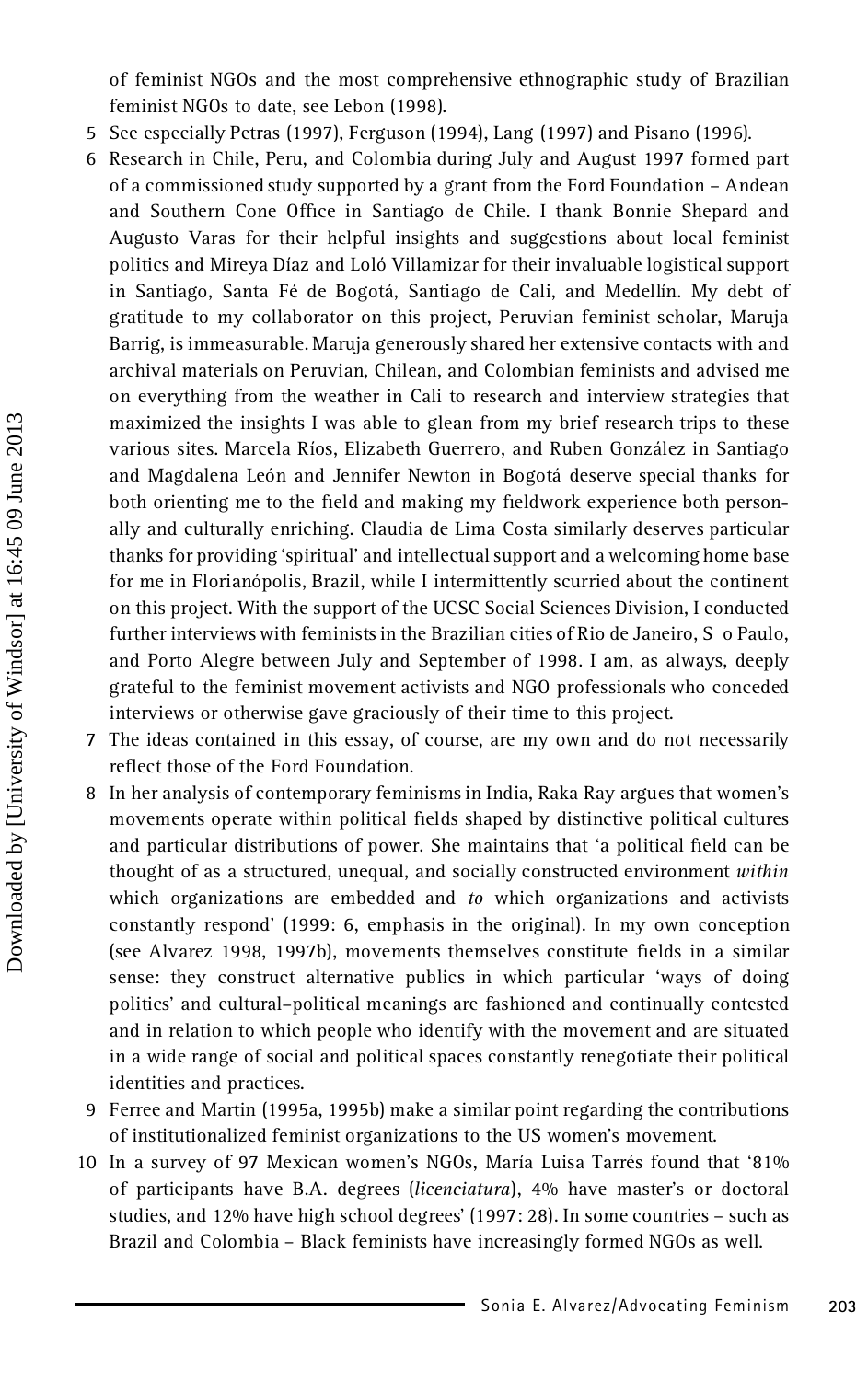- 11 Interview 35, Lima, Peru, 19 August, 1997. Not all NGO professionals I interviewed, however, shared in this hybrid identity. Some understood NGOs as providing 'a critical voice of a technical and professional character that contributes to the movement'. Interview 10, Santiago de Chile, 10 July, 1997.
- 12 I thank Maruja Barrig for suggesting that I emphasize and elaborate upon local variations in rates and degrees of NGOization in distinct national feminist fields.
- 13 On women's movements and the gradual development of more professionalized feminist groups in Brazil, see Lebon (1993), Heilborn and Arruda (1995), Alvarez (1990, 1994), Soares *et al*. (1995) and Soares (1998).
- 14 On Chilean feminist movement dynamics, see Frohmann and Valdés (1995), Gaviola, Largo and Palestro (1994), Chuchryk (1994), Schuurman and Heer (1992) and Schild (1994).
- 15 On the Colombian feminist movement, Luna and Villareal (1994), Villareal (1994) and Barrig (1997b).
- 16 Interview 45, Santa Fé de Bogotá, Colombia, 22 August, 1997.
- 17 Interview 4, Santiago de Chile, 8 July, 1997.
- 18 Interview 17, Santiago de Chile, 11 July 1997.
- 19 Interview 39, Santa Fé de Bogotá, 21 August, 1997.
- 20 Interview 49, Santa Fé de Bogotá, 20 August, 1997.
- 21 Interviews BR 98-6 and 7, S o Paulo, Brazil, 1 September 1998; Interview BR 98-8, 3 September, 1998.
- 22 Interview BR 98-2 and 3, Porto Alegre, Brazil 24 August, 1998.
- 23 Interview 34, Lima, Peru, 16 August, 1997.
- 24 Interview 1, Santiago de Chile, 8 July, 1997.
- 25 Waylen (1996); Lind (1995); Schumaher and Vargas (1993); Friedman (1997).
- 26 On social adjustment and anti-poverty programs targeting women, see Barrig (1996), Craske (1998), Schild (1998) and Ríos Tobar (1998).
- 27 Interview 48, Santiago de Cali, Colombia 25 August, 1997.
- 28 Interview 20, Santiago de Chile, 14 July 1997.
- 29 Lind (1995: 145). On feminist NGOs relationship to the State, see also Friedman (1997), Schild (1998), Frohmann and Valdés (1995), Valdés and Weinstein (1997), Craske (1998) and Barrig (1997a, 1997b).
- 30 Interview 48, Santiago de Cali, 25 August, 1997.
- 31 Interview 51, Santiago de Cali, 26 August, 1997.
- 32 Interview 29, Santiago de Chile, 17 July, 1997.
- 33 During one of our several working sessions in Lima in August of 1997, Maruja Barrig attributed the first part of this formulation to a Chilean feminist NGO researcher; I owe the latter insight regarding the recodification of gender policies to Maruja. 21<br> **204** Interview 45, Santa Fé de Bogotá, Cole<br>
16 Interview 4, Santago de Chile, 8 July,<br>
18 Interview 17, Santiago de Chile, 8 July,<br>
19 Interview 17, Santiago de Chile, 8 July,<br>
20 Interview 49, Santa Fé de Bogotá, 2
	- 34 On NGOs' relationship to donors, see Hulme and Edward (1997a, 1997b), Lebon (1998), Motta (1995), McDonald (1995, 1997) and Barrig (1997a).
	- 35 Interview 34, Lima, Peru, 16 August, 1997.
	- 36 Interview 13, Santiago de Chile, 10 July, 1997.
	- 37 Interviews 33, 5, 26 and 32, Santiago de Chile, July 1997.
	- 38 Long-brewing tensions surrounding the growing NGOization and institutionalization of feminisms in the region came to a head during the VII *Encuentro*.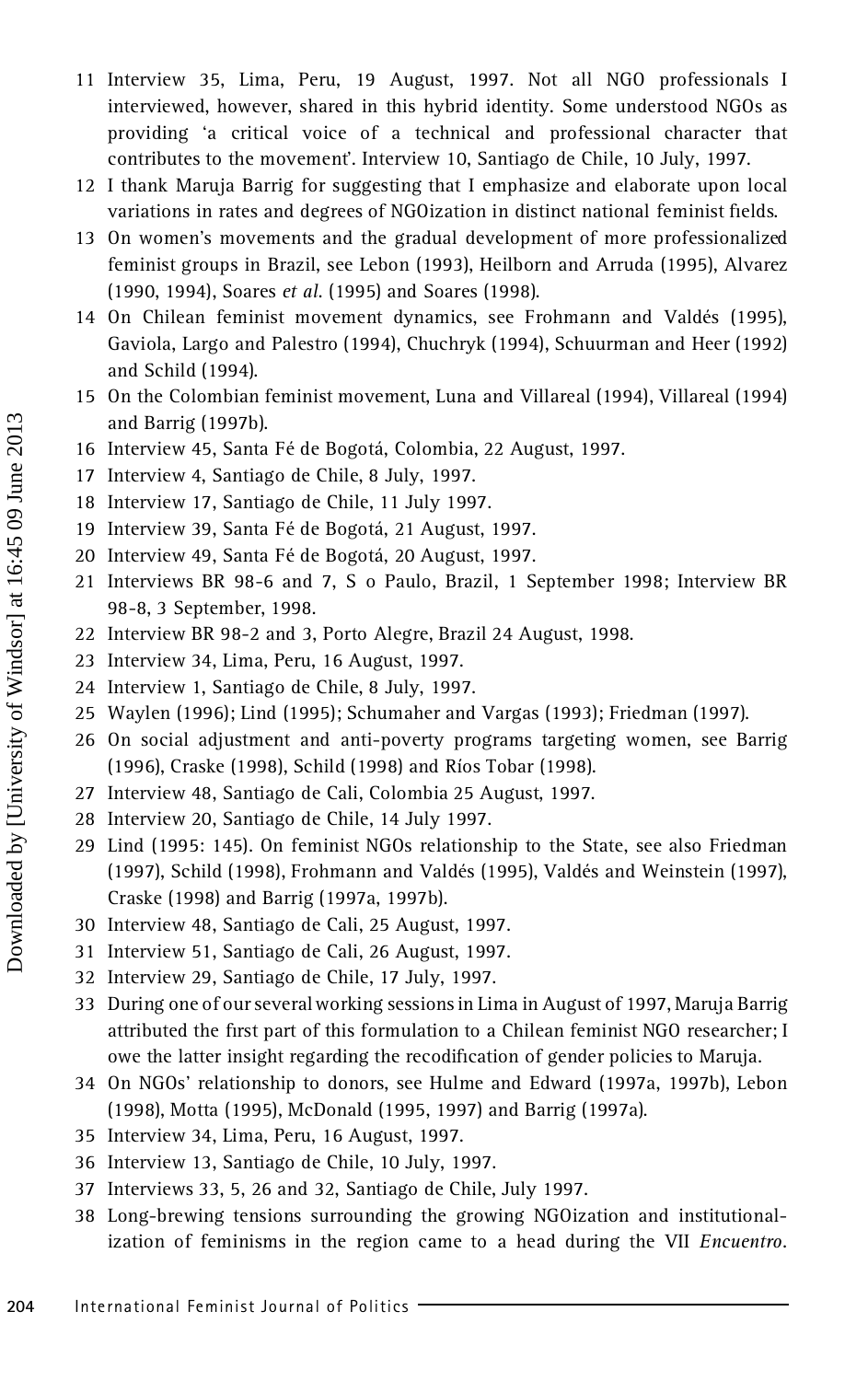The regional *Encuentros* had always served as 'historical markers, highlighting the strategic, organizational, and theoretical debates that have characterized the political trajectory of contemporary Latin American feminisms' (Sternbach *et al*. 1992: 208). And this one proved to be a veritable watershed, giving rise to three distinctive, and seemingly antagonistic, political currents or tendencies within the Latin American feminist field: the *feministas autónomas*, those pejoratively dubbed the '*feministas institucionales*' by their *autónoma* foes, and a third grouping (encompassing the vast majority of Encuentro participants) who provocatively referred to themselves as '*Ni Las Unas, Ni Las Otras*' ('neither one nor the other'). On the debates triggered by the Encuentro, see special issues of *Cotidiano Mujer* (Uruguay), nos. 22 (May 1996) and 23 (March 1997); *Enfoque Feminista* (Brasil), No. 10, Ano VI (May 1997); *Brujas* (Argentina), 16, 24 (March 1997); and *Feminária* (Argentina), 10, 19 (June 1997) and Olea Mauleón (1998).

- 39 Speech delivered at the VII Latin American and Caribbean Feminist Encuentro, Cartagena, Chile, November 1996.
- 40 In her presentation on the dynamics of the VII Encuentro on a panel on 'Feminist NGOs and Global Civil Society: Critical Perspectives', at the 1997 Congress of the Latin American Studies Association, Guadalajara, México, April 19–21, feminist historian, Marysa Navarro, aptly captured in this interpretive phrase the often vituperative nature of the *autónomas'* critique of NGOs.
- 41 Speech delivered at the VII Latin American and Caribbean Feminist Encuentro, Cartagena, Chile, November 1996.
- 42 Speech delivered at the VII Latin American and Caribbean Feminist Encuentro, Cartagena, Chile, November 1996.
- 43 Interview 37, Santa Fé de Bogotá, 20 August, 1997.

#### References

- Alvarez, Sonia E. (1999) 'En Qué *Estado* está el Feminismo? Reflexiones Teóricas y Perspectivas Comparativas', *Estudios Latinoamericanos*, **12**, forthcoming.
- Alvarez, Sonia E. (1998) 'Latin American Feminisms "Go Global": Trends of the 1990s and Challenges for the New Millenium'. In *Cultures of Politics/Politics of Cultures: Re-visioning Latin American Social Movements*, Sonia E. Alvarez, Evelina Dagnino and Arturo Escobar (eds). Boulder, CO: Westview Press.
- Alvarez, Sonia E. (1997) 'Reweaving the Fabric of Collective Action: Social Movements and Challenges to 'Actually Existing Democracy' in Brazil'. In *Between Resistance and Revolution: Cultural Politics and Social Protest*, Richard G. Fox and Orin Starn (eds). New Brunswick, NJ: Rutgers University Press.
- Alvarez, Sonia E. (1994) 'The (Trans)formation of Feminism(s) and Gender Politics in Democratizing Brazil'. In *The Women's Movement in Latin America: Participation and Democracy*, 2nd edn, Jane S. Jaquette (ed.). Boulder, CO: Westview Press.
- Alvarez, Sonia E. (1990) *Engendering Democracy in Brazil: Women's Movements in Transition Politics*. Princeton, NJ: Princeton University Press.
- Alvarez, Sonia E., Evelina Dagnino and Arturo Escobar (1998) 'The Cultural and the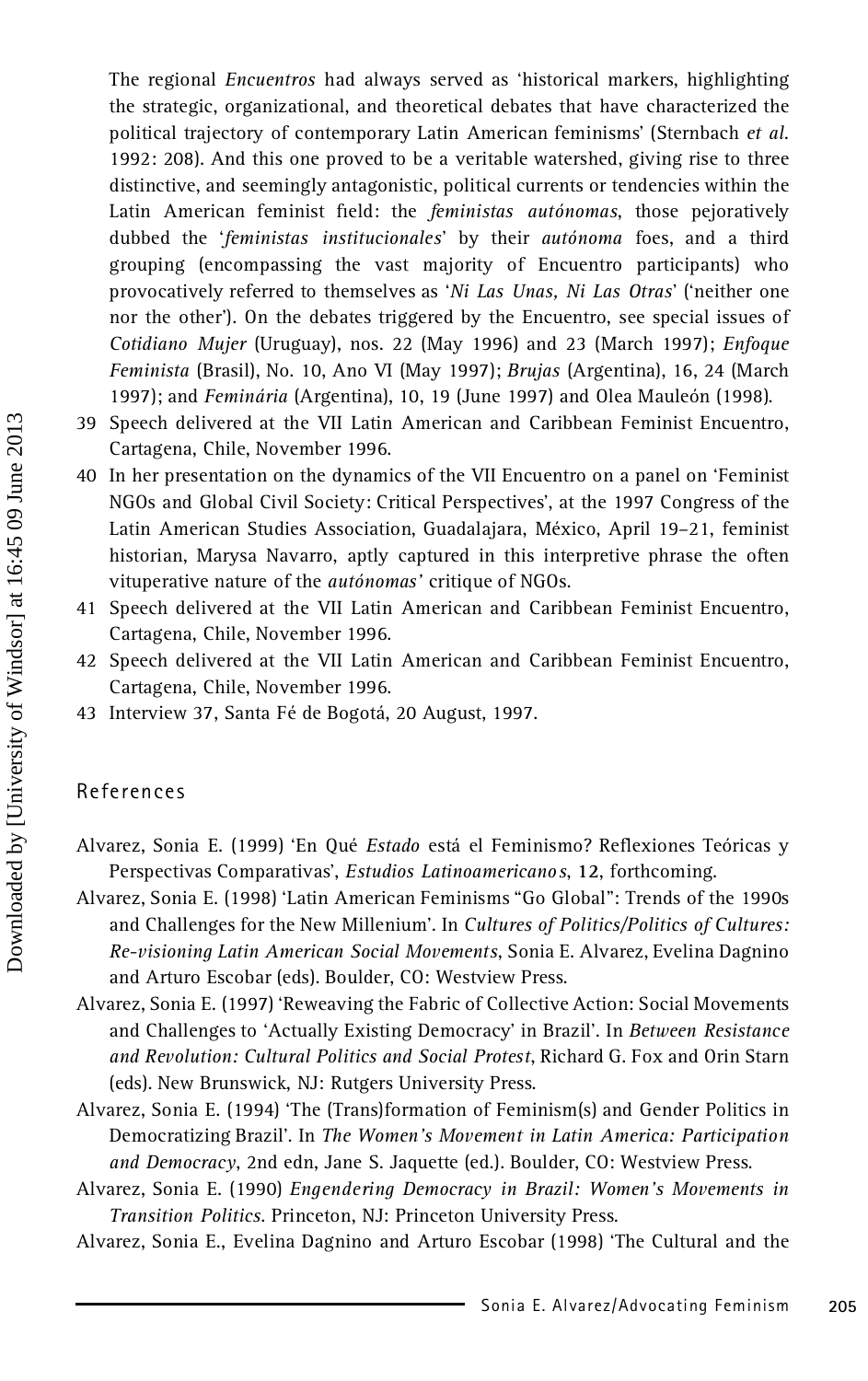Political in Latin American Social Movements'. In *Cultures of Politics/Politics of Cultures: Re-visioning Latin American Social Movements*, Sonia E. Alvarez, Evelina Dagnino and Arturo Escobar (eds). Boulder, CO: Westview Press.

- Americas Watch (1991) *Criminal Injustice: Violence against Women in Brazil*. New York: Human Rights Watch.
- Barrig, Maruja (1997a) 'De Cal y Arena: ONGs y Movimiento de Mujeres en Chile'. Unpublished manuscript.
- Barrig, Maruja (1997b) 'La Larga Marcha: Movimiento de Mujeres en Colombia'. Unpublished manuscript.
- Barrig, Maruja (1996) 'Women, Collective Kitchens and the Crisis of the State in Peru'. In John Friedman, Rebecca Abers and Lilian Autler (eds), *Emergences: Women's Struggles for Livelihood in Latin America*, pp. 59–78. Los Angeles: Center for Latin American Studies, University of California, Los Angeles.
- Blondet, Cecilia (1995) 'Out of the Kitchens and onto the Streets: Women's Activism in Peru'. In *The Challenge of Local Feminisms: Women's Movements in Global Perspective*, Amrita Basu (ed.). Boulder, CO: Westview Press.
- Chuchryk, Patricia (1994) 'From Dictatorship to Democracy: The Women's Movement in Chile'. In *The Women's Movement in Latin America: Participation and Democracy*, 2nd edn Jane S. Jaquette (ed.). Boulder, CO: Westview Press.
- Clarke, Gerard (1998) 'Non-Governmental Organizations (NGOs) and Politics in the Developing World', *Political Studies* **46**: 36–52.
- Colombia, Presidencia de la República (1994) *Libro Blanco de la Mujer: Propuestas Básicas*. Photocopy.
- Craske, Nikki (1998) 'Remasculinisation and the Neoliberal State in Latin America'. In *Gender, Politics, and the State*, Vicky Randall and Georgina Waylen (eds). London: Routledge.
- Edwards, Michael and David Hulme (eds) (1996) 'Introduction: NGO Performance and Accountability'. *Beyond the Magic Bullet: NGO Performance and Accountability in the Post-Cold War World*. West Hartford, CT: Kumarian Press.
- Ferguson, James (1994) *The Anti-Politics Machine: 'Development,' Depoliticization, and Bureaucratic Power in Lesotho*. Minneapolis: University of Minnesota Press.
- Ferree, Myra Marx and Patricia Yancey Martin (1995a) 'Doing the Work of the Movement: Feminist Organizations'. In *Feminist Organizations: Harvest of the New Women's Movement*. Philadelphia: Temple University Press.
- Ferree, Myra Marx and Patricia Yancey Martin (eds) (1995b) *Feminist Organizations: Harvest of the New Women's Movement*. Philadelphia: Temple University Press.
- Fisher, Julie (1998) *Nongovernments: NGOs and the Political Development of the Third World*. West Hartford, CT: Kumarian Press.
- Friedman, Elizabeth (1997) Unfinished Transitions: The Paradoxical Political Opportunities of Women's Organizing in Latin American Democratization. PhD dissertation, Stanford University.
- Frohmann, Alicia and Teresa Valdé's (1995) 'Democracy in the Country and in the Home: The Women's Movement in Chile'. In *The Challenge of Local Feminisms: Women's Movements in Global Perspective*, Amrita Basu (ed.). Boulder, C0: Westview Press. **206** International Feminist Bundet, Cecilia (1995) 'Out of the Kitchens<br>
Perspective, Amrita Basu (ed.). Bouldet<br>
2011 Feminist Downloaded Columbic International Conditions<br>
2013 The University Persual of University Devel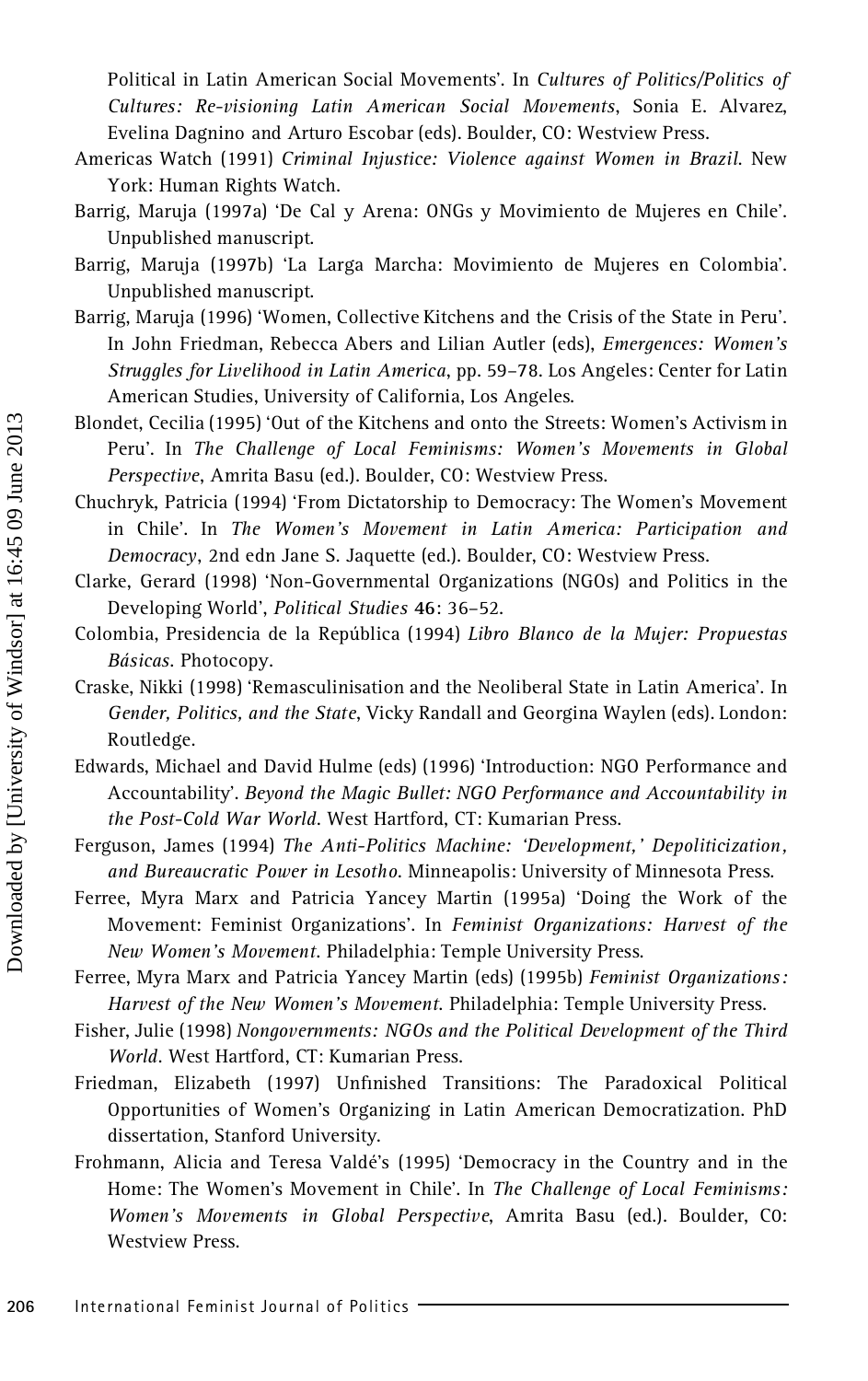- Gaviola, Edda, Eliana Largo and Sandra Palestro (1994) *Una História Necesária: Mujeres en Chile: 1973–1990*. Santiago de Chile: Akí & Aora Ltda.
- Gruhn, Isebill V. (1997) 'NGOs in Partnership with the UN: A New Fix or a New Problem for African Development?' *Global Society* **11**(3): 325–337.
- Heilborn, Maria Luiza and Angela Arruda (1995) 'Legado Feminista e ONGs de Mulheres: Notas Preliminares'. In *Gênero e Desenvolvimento Institucional em ONGs*, Maria da Graça Ribeiro das Neves and Delaine Martins Costa (eds). Rio de Janeiro: IBAM/ENSUR/NEMPP; Madrid: Instituto de la Mujer.
- Htun, Mala (1998) 'Equal Rights for Women in Latin America: Problems and Prospects'. Issue Brief for the Women's Leadership Conference of the Americas, Inter-American Dialogue, Washington, D.C. www.iadialog.org.
- Hulme, David and Michael Edwards (1997a) 'NGOs, States and Donors: An Overview'. In *NGOs, States and Donors: Too Close for Comfort*, David Hulme and Michael Edwards (eds). New York: St. Martin's Press/Save the Children.
- Hulme, David and Michael Edwards (1997b) 'Conclusion: Too Close to the Powerful, Too Far from the Powerless?' In *NGOs, States and Donors: Too Close for Comfort*, David Hulme and Michael Edwards (eds). New York: St. Martin's Press/Save the Children.
- Jaquette, Jane S. (ed.) (1994) *The Women's Movement in Latin America: Participation and Democracy*. Boulder, CO: Westview Press.
- Jaquette, Jane S. and Sharon L. Wolchik (eds) (1998) *Women and Democracy: Latin America and Eastern Europe*. Baltimore: Johns Hopkins University Press.
- Jones, Mark P. (1998) 'Gender Quotas, Electoral Laws, and the Election of Women: Lessons from the Argentine Provinces', *Comparative Political Studies* **31**(l) (February): pp. 3–21.
- Kardam, Nuket (1997) 'The Emerging International Women's Regime'. Unpublished paper.
- Keck, Margaret and Kathryn Sikkink (1998) *Activists Beyond Borders: Transnational Advocacy Networks in International Politics*. Ithaca, NY: Cornell University Press.
- Landim, Leilah (1993) A Invenç o das ONGs: Do Serviço Invisível à Profiss o sem Nome. PhD dissertation, Universidade Federal do Rio de Janeiro/Museu Nacional, Programa de Pós-Graduaç o em Antropologia Social.
- Lang, Sabine. 1997. 'The NGOization of Feminism'. In *Transitions, Environments, Translations: Feminisms in International Politics*, Joan W. Scott, Cora Kaplan, and Debra Keates (eds). New York: Routledge.
- Largo, Eliana (ed.) (1998) *Género en el Estado, Estado del Género*. Santiago de Chile: ISIS Internacional.
- Lebon, Nathalie (1998) The Labor of Love and Bread: Professionalized and Volunteer Activism in the S o Paulo Women's Health Movement. PhD dissertation, University of Florida.
- Lebon, Nathalie (1997) 'Volunteer and Professionalized Activism in the S o Paulo Women's Health Movement'. Paper presented at the XXI International Conference of the Latin American Studies Association, Guadalajara, México, 17–19 April.
- Lebon, Nathalie (1993) 'The Brazilian Feminist Movement in the Post-Constitutional Era: Assessing the Impact of the Rise of Feminist Non-Governmental Organi zations', *Florida Journal of Anthropology* **18**: 17–26.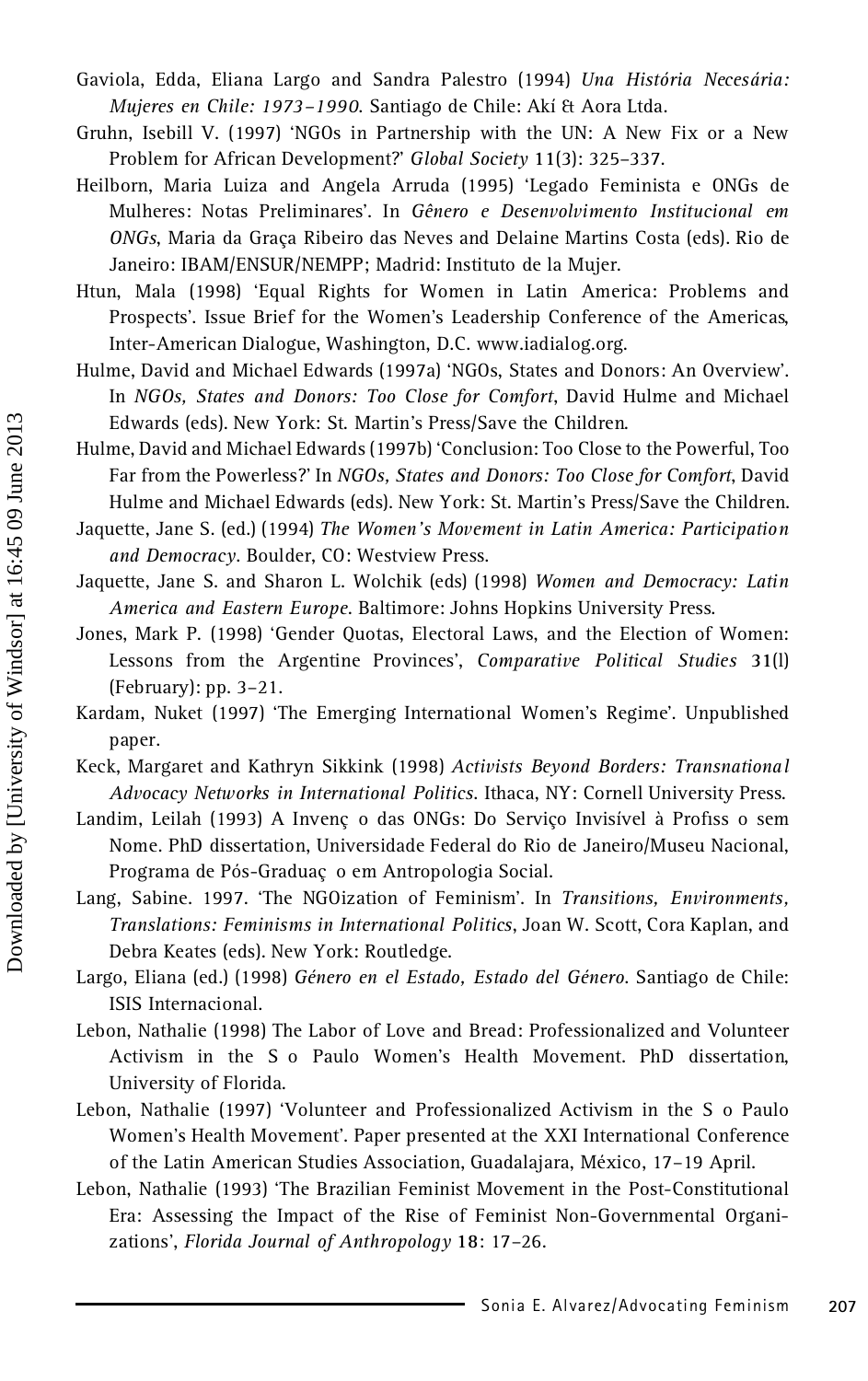- León, Magdalena, ed. 1994. *Mujeres y Participación Política: Avances y Desafíos en América Latina*. Bogotá: Tercer Mundo Editores.
- Lind, Amy C. (1995) Gender, Development and Women's Political Practices in Ecuador. PhD dissertation, Cornell University, Ithaca, New York.
- Luna, Lola G. and Norma Villareal (1994) *História, Género y Política: Movimiento de Mujeres y Participación Política en Colombia, 1930–1991*. Barcelona: Universidad de Barcelona/Comisión Interministerial de Ciencia y Tecnologia.
- MacDonald, Laura. 1995. 'A Mixed Blessing: The NGO Boom in Latin America.' *NACLA* 28, 5: 30–35.
- MacDonald, Laura. 1997. *Supporting civil society: the political role of non governmental organizations in Central America*. New York, N.Y.: St. Martin's Press, 1997.
- Mansbridge, Jane (1995) 'What is the Feminist Movement?' In *Feminist Organizations: Harvest of the New Women's Movement*, Myra Marx Ferree and Patricia Yancey Martin (eds). Philadelphia: Temple University Press.
- Motta, Paulo Roberto (1995) 'ONGs Sem Fins Lucrativos: Estratégia de Sobrevivência por Meios Comerciais'. In *Gênero e Desenvolvimento Institucional em ONGs*, Maria da Graça Ribeiro das Neves and Delaine Martins Costa (eds). Rio de Janeiro: IBAM/ENSUR/NEMPP; Madrid: Instituto de la Mujer. *Harvest of the New Women's Moveme*<br>
Matrin (eds). Philadelphia: Temple Uni<br>
Motta, Paulo Roberto (1995) 'ONG Sem F<br>
por Meios Comerciais. In Género e Des<br>
da Graça Ribeiro das Neves and Del<br>
IBAM/ENSUR/NEMPP; Madrid: Inst
	- Nelson, Sara (1996) 'Constructing and Negotiating Gender in Women's Police Stations in Brazil', *Latin American Perspectives* **23**(1): 131–54.
	- Nijeholt, Geertje Lycklama à, Virginia Vargas and Saskia Wieringa (eds) (1996) *Triángulo del Poder*. Bogotá: Tercer Mundo Editores.
	- Olea Mauleón, Cecilia, ed. 1998. *Encuentros, (Des)encuentros y Búsquedas: El Movimiento Feminista en América Latina.* Lima: Ediciones Flora Tristán.
	- Pearce, Jenny (1997) 'Between Co-option and Irrelevance? Latin American NGOs in the 1990s'. In *NGOs, States and Donors: Too Close for Comfort*, David Hulme and Michael Edwards (eds). New York: St. Martin's Press/Save the Children.
	- Petras, James (1997) 'NGOs and Imperialism', *Monthly Review* **49**(7): 10–27.
	- Pisano, Margarita (1996) *Un Cierto Deparpajo*. Santiago de Chile: Ediciones Número Crítico.
	- Ray, Rakka (1999) *Fields of Protest: Women's Movements in India*. Minneapolis: University of Minnesota Press.
	- Ríos Tobar, Marcela (1998) 'The Contested Terrain of Gender Policies in Chile: The Case of the Programa para Mujeres Trabajadoras Temporeras'. Paper presented at the XXI International Congress of the Latin American Studies Association, Chicago, September 24–26.
	- Sánchez, Olga Amparo (1996) 'Las Políticas Públicas para las Mujeres'. In *Mujer, Poder y Estado: Memórias del Encuentro realizado en Santafé de Bogotá, Mayo de 1995*, Marta Colorado López (ed.). Medellín: Corporación para la Vida, Mujeres que Crean.
	- Santiago de Cali, Alcaldía de (1997) *El Rostro Social de Cali*. Cali: Secretaría de Bienestar Social y Gestión Comunitária, Oficina de Coordinación Social PROCALI.
	- Schild, Verónica (1998) 'New Subjects of Rights? Women's Movements and the Construction of Citizenship in the "New Democracies" '. In *Cultures of Politics/ Politics of Cultures: Revisioning Latin American Social Movements*, Sonia